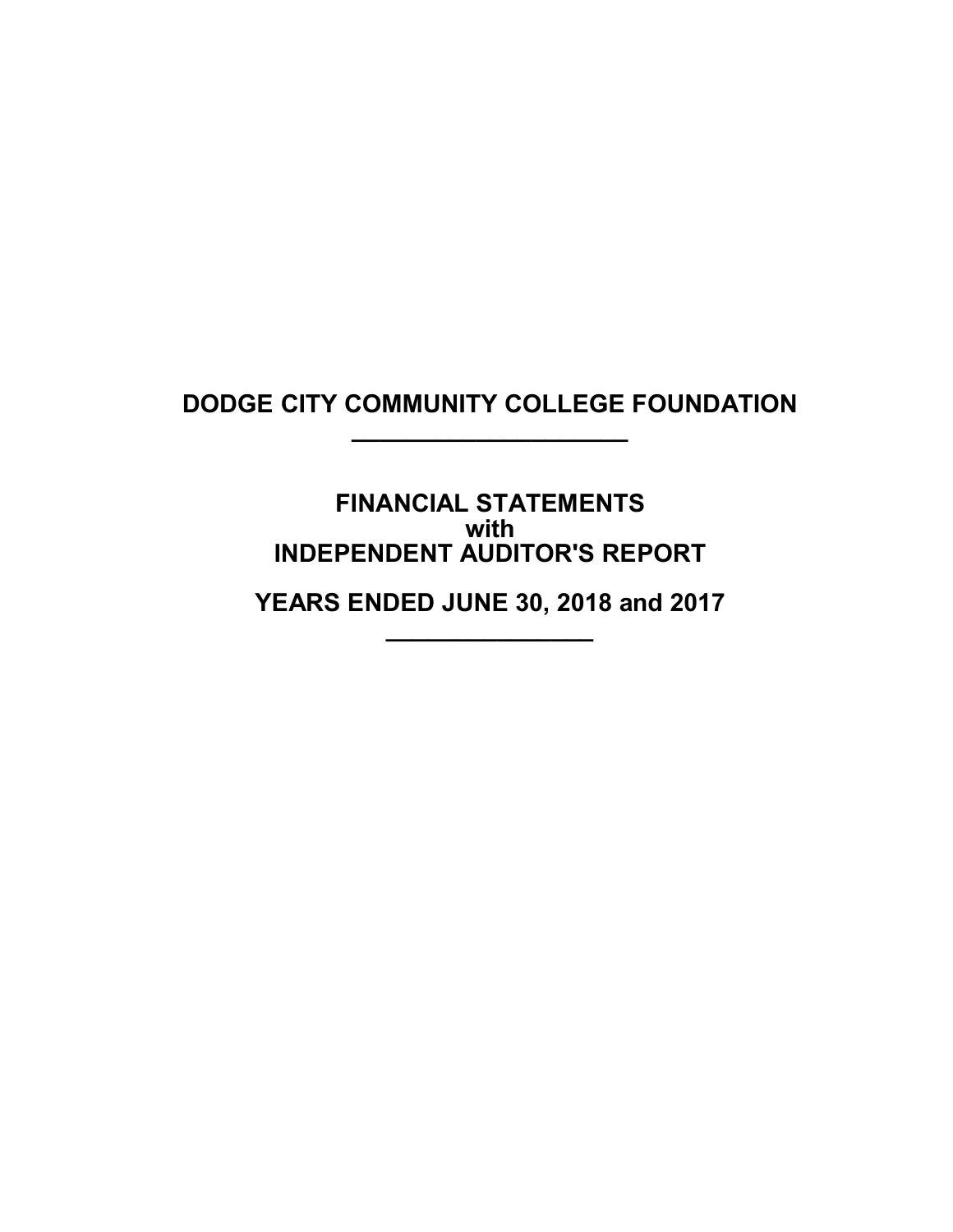# **CONTENTS**

| <b>Financial Statements:</b> |  |
|------------------------------|--|
|                              |  |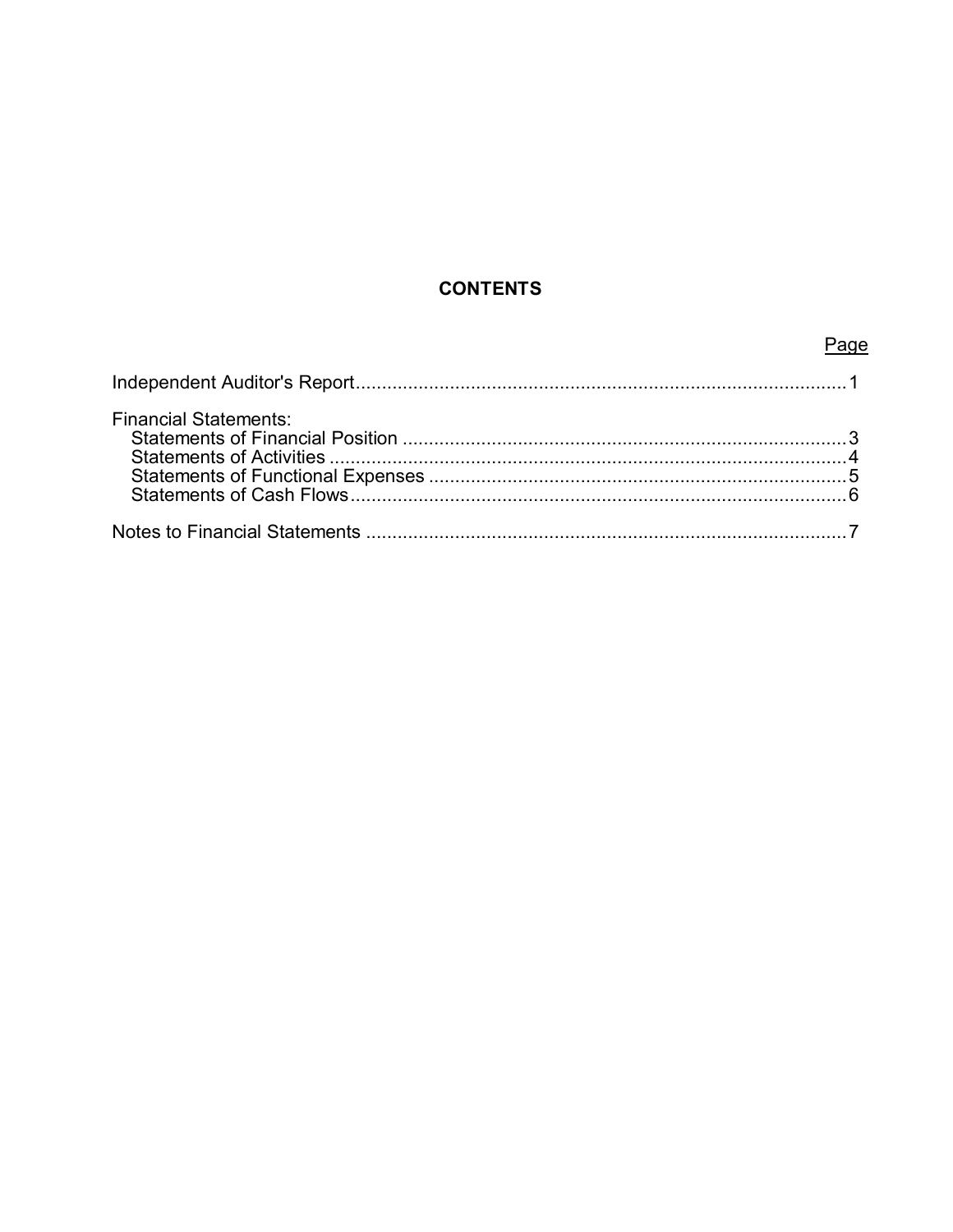*McKee & Company LLP* Certified Public Accountants

1100 W. Frontview P. O. Box 1477 Dodge City, Kansas 67801 Tel. (620) 227-3135 Fax (620) 227-2308 www.kmc-cpa.com

JAMES W. KENNEDY, CPA ROBERT C. NEIDHART, CPA PATRICK M. FRIESS, CPA JOHN W. HENDRICKSON, CPA

### **INDEPENDENT AUDITOR'S REPORT**

The Board of Directors Dodge City Community College Foundation Dodge City, Kansas

*Kennedy*

We have audited the accompanying financial statements of the Dodge City Community College Foundation, (a nonprofit organization) which comprise the statements of financial position as of June 30, 2018 and 2017, and the related statements of activities, functional expenses and cash flows for the years then ended, and the related notes to the financial statements.

### **Management's Responsibility for the Financial Statements**

Management is responsible for the preparation and fair presentation of these financial statements in accordance with accounting principles generally accepted in the United States of America; this includes the design, implementation, and maintenance of internal control relevant to the preparation and fair presentation of financial statements that are free from material misstatement, whether due to fraud or error.

#### **Auditor's Responsibility**

Our responsibility is to express an opinion on these financial statements based on our audits. We conducted our audits in accordance with auditing standards generally accepted in the United States of America. Those standards require that we plan and perform the audit to obtain reasonable assurance about whether the financial statements are free from material misstatement.

An audit involves performing procedures to obtain audit evidence about the amounts and disclosures in the financial statements. The procedures selected depend on the auditor's judgment, including the assessment of the risks of material misstatement of the financial statements, whether due to fraud or error. In making those risk assessments, the auditor considers internal control relevant to the entity's preparation and fair presentation of the financial statements in order to design audit procedures that are appropriate in the circumstances, but not for the purpose of expressing an opinion on the effectiveness of the entity's internal control. Accordingly, we express no such opinion. An audit also includes evaluating the appropriateness of accounting policies used and the reasonableness of significant accounting estimates made by management, as well as evaluating the overall presentation of the financial statements.

We believe that the audit evidence we have obtained is sufficient and appropriate to provide a basis for our audit opinion.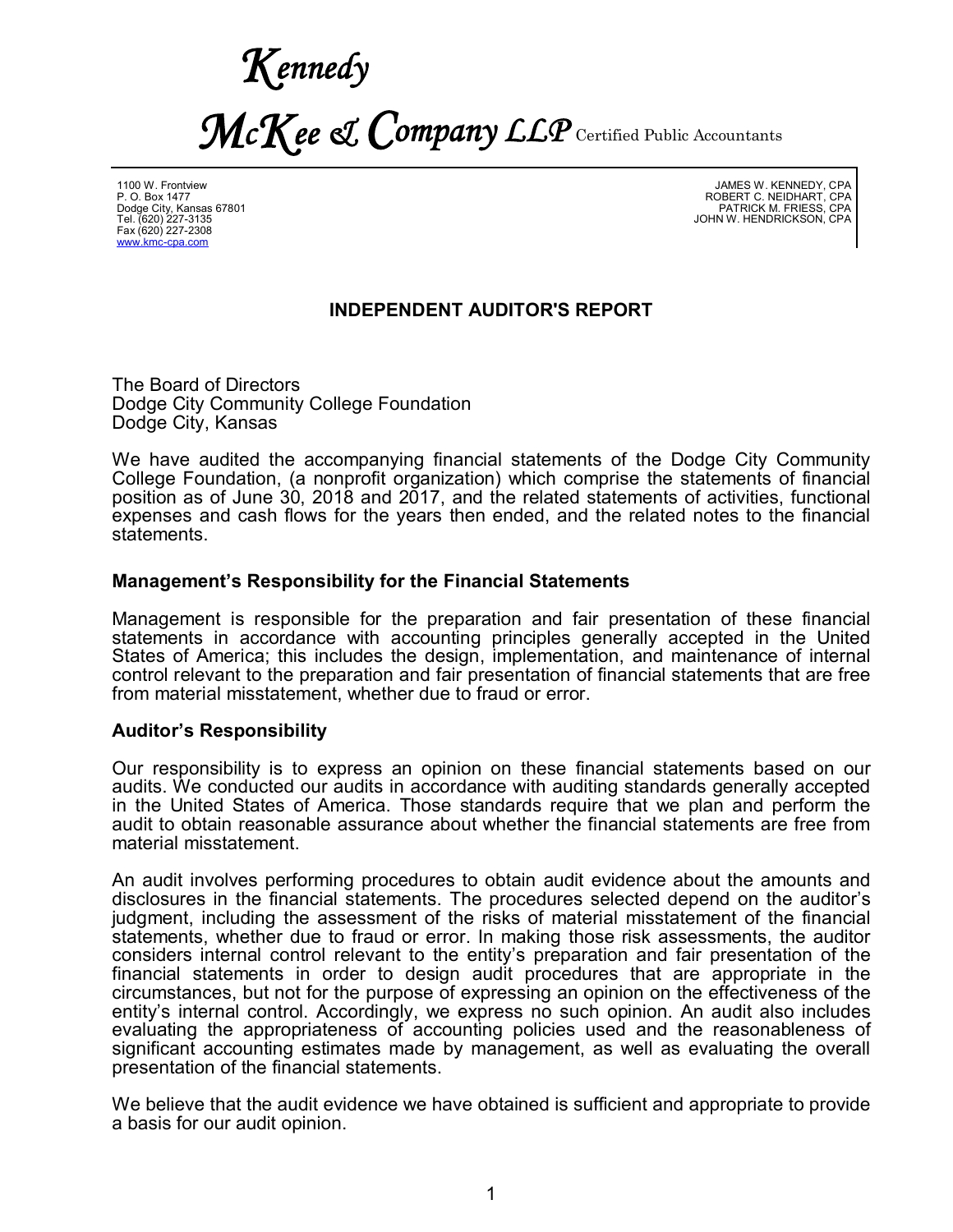## **Opinion**

In our opinion, the financial statements referred to above present fairly, in all material respects, the financial position of the Dodge City Community College Foundation as of June 30, 2018 and 2017, and the changes in its net assets and its cash flows for the years then ended in accordance with accounting principles generally accepted in the United States of America.

*Kennedy McKee & Company LLP*

January 20, 2019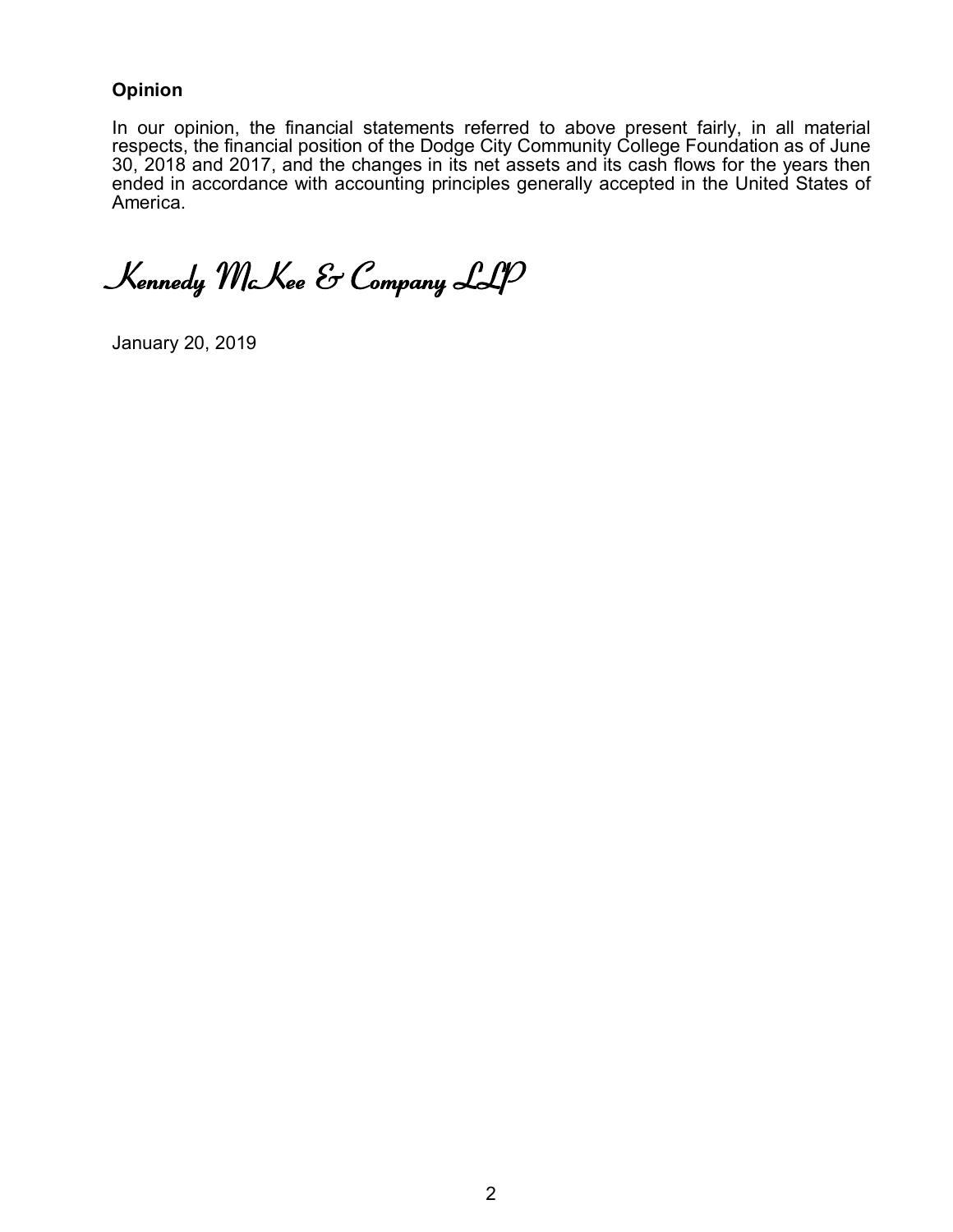# STATEMENTS OF FINANCIAL POSITION

|                                                | June 30,     |              |
|------------------------------------------------|--------------|--------------|
|                                                | 2018         | 2017         |
| <b>ASSETS</b>                                  |              |              |
| Assets:                                        |              |              |
| Cash and cash equivalents                      | \$<br>78,004 | \$<br>43,156 |
| Cash restricted for endowed scholarships       | 31,918       |              |
| Investments                                    | 2,453,065    | 2,399,828    |
| Contributions receivable                       | 243,154      |              |
| Short-term government securities restricted    |              |              |
| for building construction and debt service     | 43           | 8            |
| Deferred bond issuance costs                   | 135,895      | 147,332      |
| Cash restricted for buildings and improvements | 59,084       |              |
| Construction in progress                       | 916          |              |
| Buildings and improvements                     | 8,160,298    | 8,136,936    |
| Accumulated depreciation                       | (350, 713)   | (146, 973)   |
| <b>Total assets</b>                            | \$10,811,664 | \$10,580,287 |
| LIABILITIES AND NET ASSETS                     |              |              |
| Liabilities:                                   |              |              |
| Interest payable                               | \$<br>54,688 | \$<br>61,426 |
| Bond premium                                   | 59,129       | 64,057       |
| Promissory note payable                        | 60,050       |              |
| Industrial revenue bond payable                | 3,980,000    | 4,715,000    |
| <b>Total liabilities</b>                       | 4,153,867    | 4,840,483    |
| Net assets:                                    |              |              |
| Unrestricted                                   | 3,870,874    | 3,293,125    |
| Temporarily restricted                         | 1,130,210    | 805,012      |
| Permanently restricted                         | 1,656,713    | 1,641,667    |
| Total net assets                               | 6,657,797    | 5,739,804    |
| Total liabilities and net assets               | \$10,811,664 | \$10,580,287 |
|                                                |              |              |

The accompanying notes are an integral part of the financial statements.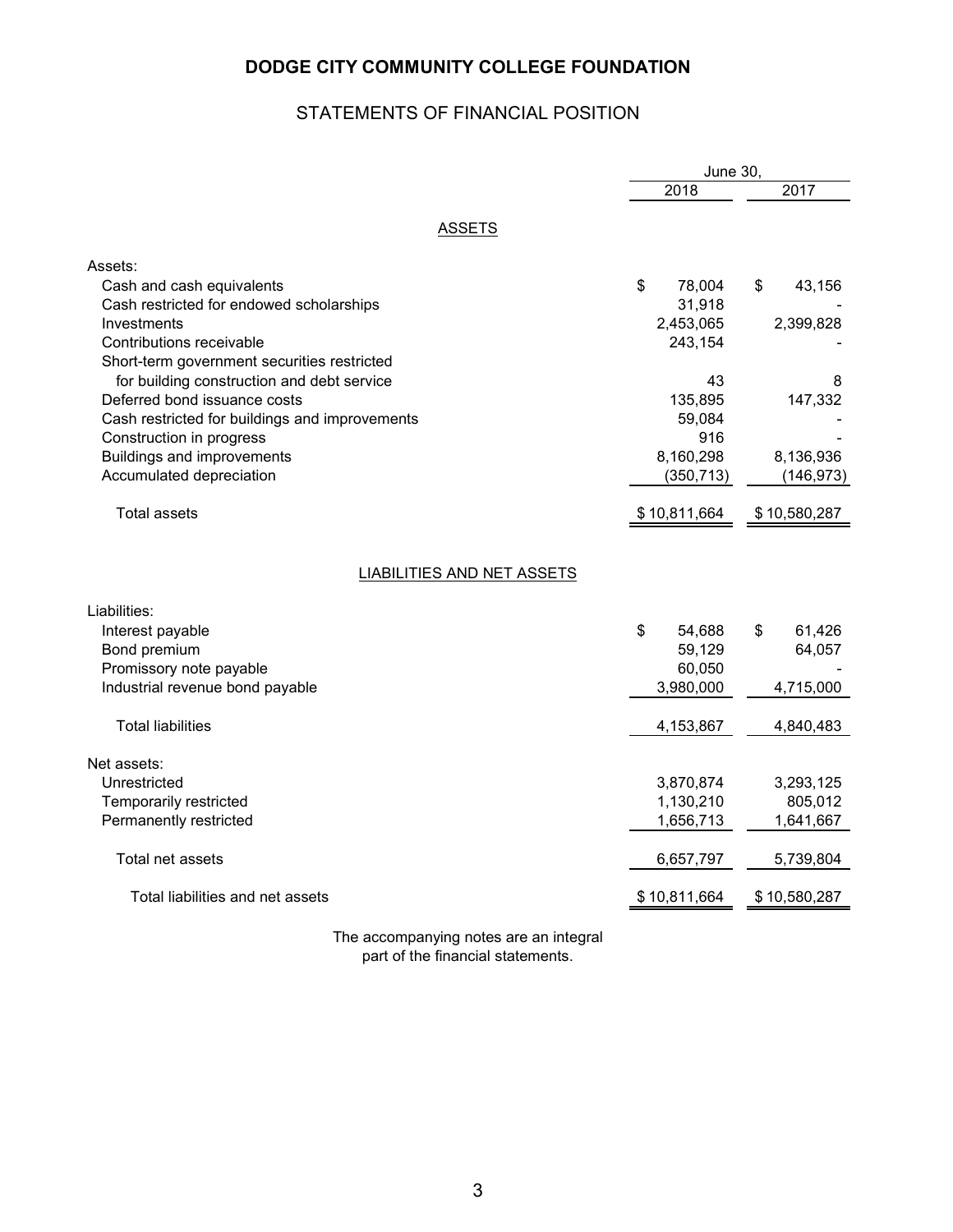# STATEMENTS OF ACTIVITIES

| 2018<br>Temporarily<br>Permanently<br>Restricted<br>Restricted<br>Total<br>Unrestricted<br>Support and revenues:<br>Special events<br>\$<br>15,860<br>15,860<br>\$<br>\$<br>\$<br>Direct benefits to donors<br>4,757<br>4,757<br>Net special events<br>11,103<br>11,103<br>863,159<br>Rent<br>863,159<br>117,292<br>12,653<br>Contributions<br>289,621<br>419,566<br>138<br>2,393<br>107,886<br>Interest and dividends<br>105,355<br>Investment fees<br>(12, 186)<br>(12, 186)<br>61,273<br>Realized gains and (losses)<br>61,273<br>Unrealized gains and (losses)<br>(45, 803)<br>(45, 803)<br>Royalties<br>1,309<br>1,309<br>Contribution from Dodge City<br><b>Community College</b><br>15,000<br>15,000<br>Net assets released from<br>restriction<br>74,371<br>(74, 371)<br>Total support and revenues<br>1,081,063<br>325,198<br>15,046<br>1,421,307<br>Expenses:<br>Program services<br>450,396<br>450,396<br>Management and general<br>37,168<br>37,168<br>Fund-raising<br>15,750<br>15,750<br>503,314<br>503,314<br>Total expenses<br>transfer<br>577,749<br>325,198<br>15,046<br>917,993<br>Transfer from DCCC Endowment<br>577,749<br>15,046<br>917,993<br>transfer<br>325,198<br>3,293,125<br>805,012<br>1,641,667<br>5,739,804<br>Net assets, end of year<br>\$3,870,874<br>\$1,130,210<br>\$1,656,713<br>\$6,657,797 |                               | Year ended June 30, |  |  |  |  |  |
|------------------------------------------------------------------------------------------------------------------------------------------------------------------------------------------------------------------------------------------------------------------------------------------------------------------------------------------------------------------------------------------------------------------------------------------------------------------------------------------------------------------------------------------------------------------------------------------------------------------------------------------------------------------------------------------------------------------------------------------------------------------------------------------------------------------------------------------------------------------------------------------------------------------------------------------------------------------------------------------------------------------------------------------------------------------------------------------------------------------------------------------------------------------------------------------------------------------------------------------------------------------------------------------------------------------------------------|-------------------------------|---------------------|--|--|--|--|--|
|                                                                                                                                                                                                                                                                                                                                                                                                                                                                                                                                                                                                                                                                                                                                                                                                                                                                                                                                                                                                                                                                                                                                                                                                                                                                                                                                    |                               |                     |  |  |  |  |  |
|                                                                                                                                                                                                                                                                                                                                                                                                                                                                                                                                                                                                                                                                                                                                                                                                                                                                                                                                                                                                                                                                                                                                                                                                                                                                                                                                    |                               |                     |  |  |  |  |  |
|                                                                                                                                                                                                                                                                                                                                                                                                                                                                                                                                                                                                                                                                                                                                                                                                                                                                                                                                                                                                                                                                                                                                                                                                                                                                                                                                    |                               |                     |  |  |  |  |  |
|                                                                                                                                                                                                                                                                                                                                                                                                                                                                                                                                                                                                                                                                                                                                                                                                                                                                                                                                                                                                                                                                                                                                                                                                                                                                                                                                    | Changes in net assets:        |                     |  |  |  |  |  |
|                                                                                                                                                                                                                                                                                                                                                                                                                                                                                                                                                                                                                                                                                                                                                                                                                                                                                                                                                                                                                                                                                                                                                                                                                                                                                                                                    |                               |                     |  |  |  |  |  |
|                                                                                                                                                                                                                                                                                                                                                                                                                                                                                                                                                                                                                                                                                                                                                                                                                                                                                                                                                                                                                                                                                                                                                                                                                                                                                                                                    |                               |                     |  |  |  |  |  |
|                                                                                                                                                                                                                                                                                                                                                                                                                                                                                                                                                                                                                                                                                                                                                                                                                                                                                                                                                                                                                                                                                                                                                                                                                                                                                                                                    |                               |                     |  |  |  |  |  |
|                                                                                                                                                                                                                                                                                                                                                                                                                                                                                                                                                                                                                                                                                                                                                                                                                                                                                                                                                                                                                                                                                                                                                                                                                                                                                                                                    |                               |                     |  |  |  |  |  |
|                                                                                                                                                                                                                                                                                                                                                                                                                                                                                                                                                                                                                                                                                                                                                                                                                                                                                                                                                                                                                                                                                                                                                                                                                                                                                                                                    |                               |                     |  |  |  |  |  |
|                                                                                                                                                                                                                                                                                                                                                                                                                                                                                                                                                                                                                                                                                                                                                                                                                                                                                                                                                                                                                                                                                                                                                                                                                                                                                                                                    |                               |                     |  |  |  |  |  |
|                                                                                                                                                                                                                                                                                                                                                                                                                                                                                                                                                                                                                                                                                                                                                                                                                                                                                                                                                                                                                                                                                                                                                                                                                                                                                                                                    |                               |                     |  |  |  |  |  |
|                                                                                                                                                                                                                                                                                                                                                                                                                                                                                                                                                                                                                                                                                                                                                                                                                                                                                                                                                                                                                                                                                                                                                                                                                                                                                                                                    |                               |                     |  |  |  |  |  |
|                                                                                                                                                                                                                                                                                                                                                                                                                                                                                                                                                                                                                                                                                                                                                                                                                                                                                                                                                                                                                                                                                                                                                                                                                                                                                                                                    |                               |                     |  |  |  |  |  |
|                                                                                                                                                                                                                                                                                                                                                                                                                                                                                                                                                                                                                                                                                                                                                                                                                                                                                                                                                                                                                                                                                                                                                                                                                                                                                                                                    |                               |                     |  |  |  |  |  |
|                                                                                                                                                                                                                                                                                                                                                                                                                                                                                                                                                                                                                                                                                                                                                                                                                                                                                                                                                                                                                                                                                                                                                                                                                                                                                                                                    |                               |                     |  |  |  |  |  |
|                                                                                                                                                                                                                                                                                                                                                                                                                                                                                                                                                                                                                                                                                                                                                                                                                                                                                                                                                                                                                                                                                                                                                                                                                                                                                                                                    |                               |                     |  |  |  |  |  |
|                                                                                                                                                                                                                                                                                                                                                                                                                                                                                                                                                                                                                                                                                                                                                                                                                                                                                                                                                                                                                                                                                                                                                                                                                                                                                                                                    |                               |                     |  |  |  |  |  |
|                                                                                                                                                                                                                                                                                                                                                                                                                                                                                                                                                                                                                                                                                                                                                                                                                                                                                                                                                                                                                                                                                                                                                                                                                                                                                                                                    |                               |                     |  |  |  |  |  |
|                                                                                                                                                                                                                                                                                                                                                                                                                                                                                                                                                                                                                                                                                                                                                                                                                                                                                                                                                                                                                                                                                                                                                                                                                                                                                                                                    |                               |                     |  |  |  |  |  |
|                                                                                                                                                                                                                                                                                                                                                                                                                                                                                                                                                                                                                                                                                                                                                                                                                                                                                                                                                                                                                                                                                                                                                                                                                                                                                                                                    |                               |                     |  |  |  |  |  |
|                                                                                                                                                                                                                                                                                                                                                                                                                                                                                                                                                                                                                                                                                                                                                                                                                                                                                                                                                                                                                                                                                                                                                                                                                                                                                                                                    |                               |                     |  |  |  |  |  |
|                                                                                                                                                                                                                                                                                                                                                                                                                                                                                                                                                                                                                                                                                                                                                                                                                                                                                                                                                                                                                                                                                                                                                                                                                                                                                                                                    |                               |                     |  |  |  |  |  |
|                                                                                                                                                                                                                                                                                                                                                                                                                                                                                                                                                                                                                                                                                                                                                                                                                                                                                                                                                                                                                                                                                                                                                                                                                                                                                                                                    |                               |                     |  |  |  |  |  |
|                                                                                                                                                                                                                                                                                                                                                                                                                                                                                                                                                                                                                                                                                                                                                                                                                                                                                                                                                                                                                                                                                                                                                                                                                                                                                                                                    |                               |                     |  |  |  |  |  |
|                                                                                                                                                                                                                                                                                                                                                                                                                                                                                                                                                                                                                                                                                                                                                                                                                                                                                                                                                                                                                                                                                                                                                                                                                                                                                                                                    |                               |                     |  |  |  |  |  |
|                                                                                                                                                                                                                                                                                                                                                                                                                                                                                                                                                                                                                                                                                                                                                                                                                                                                                                                                                                                                                                                                                                                                                                                                                                                                                                                                    | Change in net assets before   |                     |  |  |  |  |  |
|                                                                                                                                                                                                                                                                                                                                                                                                                                                                                                                                                                                                                                                                                                                                                                                                                                                                                                                                                                                                                                                                                                                                                                                                                                                                                                                                    |                               |                     |  |  |  |  |  |
|                                                                                                                                                                                                                                                                                                                                                                                                                                                                                                                                                                                                                                                                                                                                                                                                                                                                                                                                                                                                                                                                                                                                                                                                                                                                                                                                    | Change in net assets after    |                     |  |  |  |  |  |
|                                                                                                                                                                                                                                                                                                                                                                                                                                                                                                                                                                                                                                                                                                                                                                                                                                                                                                                                                                                                                                                                                                                                                                                                                                                                                                                                    |                               |                     |  |  |  |  |  |
|                                                                                                                                                                                                                                                                                                                                                                                                                                                                                                                                                                                                                                                                                                                                                                                                                                                                                                                                                                                                                                                                                                                                                                                                                                                                                                                                    | Net assets, beginning of year |                     |  |  |  |  |  |
|                                                                                                                                                                                                                                                                                                                                                                                                                                                                                                                                                                                                                                                                                                                                                                                                                                                                                                                                                                                                                                                                                                                                                                                                                                                                                                                                    |                               |                     |  |  |  |  |  |

The accompanying notes are an integral part of the financial statements.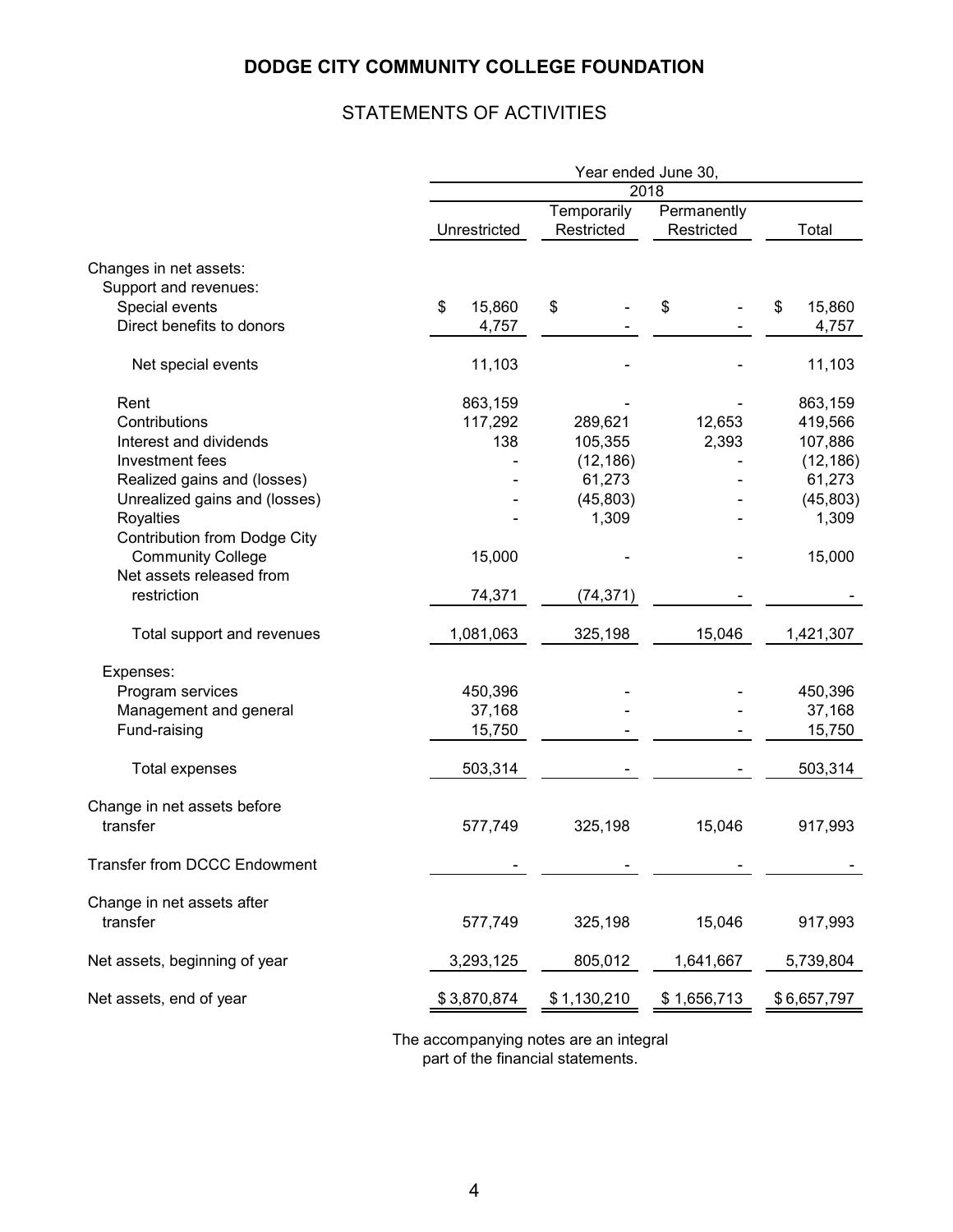|              | Year ended June 30, |             |              |
|--------------|---------------------|-------------|--------------|
|              | 2017                |             |              |
|              | Temporarily         | Permanently |              |
| Unrestricted | Restricted          | Restricted  | <b>Total</b> |
|              |                     |             |              |
|              |                     |             |              |
|              |                     |             |              |
| \$<br>13,404 |                     | \$          | \$<br>13,404 |
| 2,931        |                     |             | 2,931        |
|              |                     |             | 10,473       |
| 10,473       |                     |             |              |
| 372,545      |                     |             | 372,545      |
| 12,379       | 20,000              | 291,428     | 323,807      |
| 9,895        | 20,839              | 376         | 31,110       |
|              | (6,868)             |             | (6,868)      |
|              | (1, 198)            |             | (1, 198)     |
|              | 78,534              |             | 78,534       |
|              | 624                 |             | 624          |
|              |                     |             |              |
| 885,963      |                     | 356,405     | 1,242,368    |
|              |                     |             |              |
| 3,039        | (3,039)             |             |              |
|              |                     |             |              |
| 1,294,294    | 108,892             | 648,209     | 2,051,395    |
|              |                     |             |              |
|              |                     |             |              |
| 329,291      |                     |             | 329,291      |
| 19,057       |                     |             | 19,057       |
| 49,190       |                     |             | 49,190       |
|              |                     |             |              |
| 397,538      |                     |             | 397,538      |
|              |                     |             |              |
| 896,756      | 108,892             | 648,209     | 1,653,857    |
|              |                     |             |              |
| 46,621       | 161,744             | 993,458     | 1,201,823    |
|              |                     |             |              |
|              |                     |             |              |
| 943,377      | 270,636             | 1,641,667   | 2,855,680    |
|              |                     |             |              |
| 2,349,748    | 534,376             |             | 2,884,124    |
|              |                     |             |              |
| \$3,293,125  | \$<br>805,012       | \$1,641,667 | \$5,739,804  |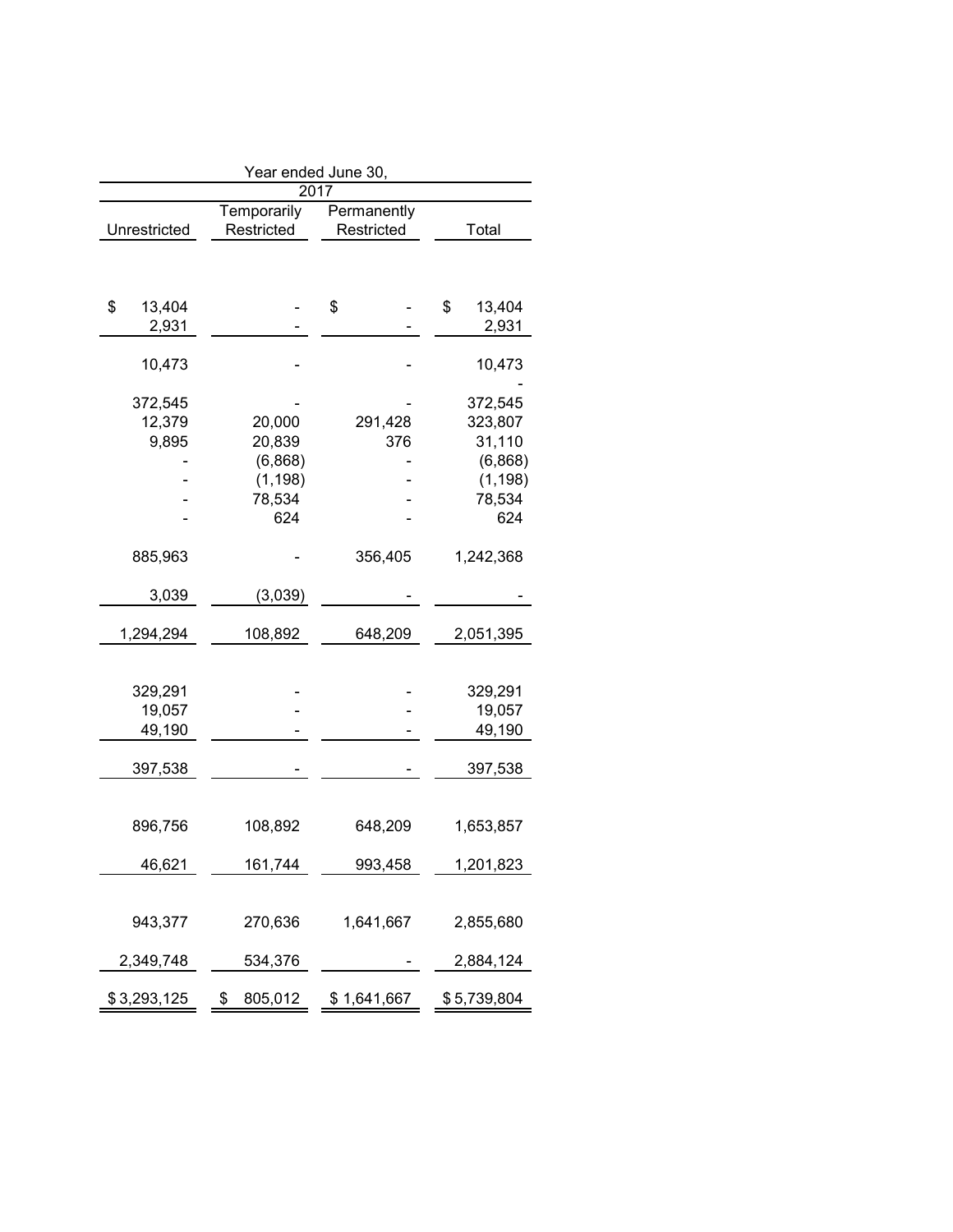# STATEMENTS OF FUNCTIONAL EXPENSES

|                                            |                  | Year ended June 30, |
|--------------------------------------------|------------------|---------------------|
|                                            | $\frac{1}{2018}$ | 2017                |
|                                            |                  |                     |
| Expenses:                                  |                  |                     |
| Program services:                          |                  |                     |
| Scholarships and other                     | \$<br>84,560     | \$<br>68,400        |
| program support to DCCC<br><b>Salaries</b> | 18,200           |                     |
|                                            | 126,441          | 10,065<br>101,402   |
| Interest expense                           |                  |                     |
| Depreciation                               | 203,740          | 146,973             |
| Newsletter                                 | 1,540            | 1,794               |
| Repairs and maintenance                    | 1,600            |                     |
| Supplies                                   | 14,315           |                     |
| Other program expenses                     |                  | 657                 |
| Total program services                     | 450,396          | 329,291             |
| Management and general                     |                  |                     |
| <b>Salaries</b>                            | 20,800           | 11,503              |
| Accounting and legal                       | 4,116            | 1,936               |
| Advertising                                | 2,015            |                     |
| Office Expense                             | 1,823            | 1,643               |
| <b>Bank Fees</b>                           | 1,650            | 1,590               |
| Conferences                                | 751              |                     |
| Insurance                                  | 2,709            |                     |
|                                            |                  | 668                 |
| Subscriptions                              |                  | 277                 |
| Other Expense                              | 1,462            |                     |
| Memberships                                | 625              |                     |
| Meals                                      | 1,217            | 1,440               |
| Total management and                       |                  |                     |
| general expenses                           | 37,168           | 19,057              |
| Fund-raising                               |                  |                     |
| <b>Salaries</b>                            | 15,750           | 7,190               |
| Consulting                                 |                  | 42,000              |
|                                            |                  |                     |
| Total fund-raising                         | 15,750           | 49,190              |
| <b>Total expenses</b>                      | \$<br>503,314    | 397,538<br>\$       |
|                                            |                  |                     |

part of the financial statements. The accompanying notes are an integral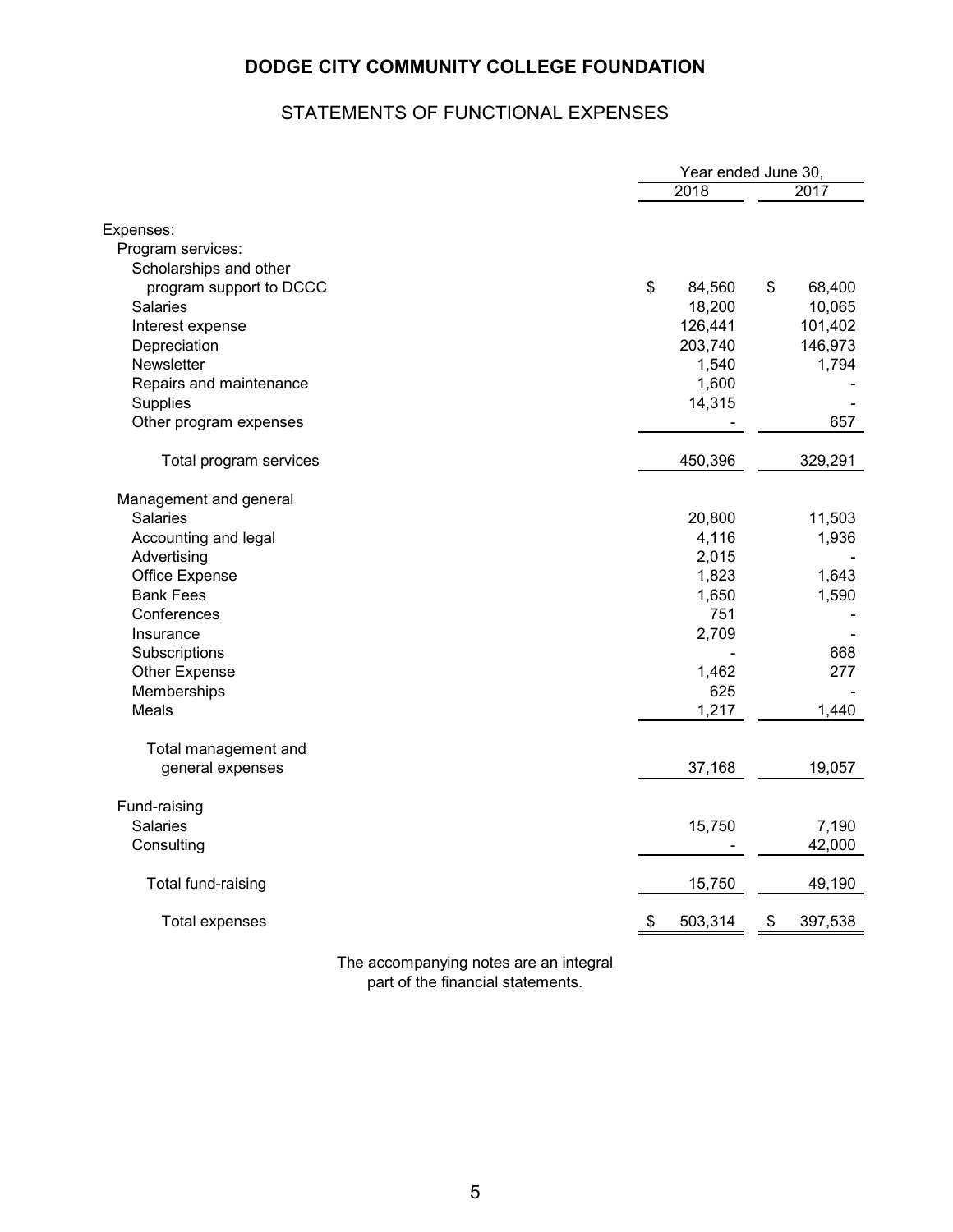# STATEMENTS OF CASH FLOWS

|                                                  | Year ended June 30, |              |
|--------------------------------------------------|---------------------|--------------|
|                                                  | 2018                | 2017         |
|                                                  |                     |              |
| Cash flows from operating activities:            |                     |              |
| Cash received from contributions                 | \$<br>117,292       | \$<br>12,379 |
| Cash received for rent                           | 863,159             | 372,545      |
| Interest received                                | 138                 | 8            |
| Cash received from special events                | 15,860              | 13,404       |
| Cash paid for special events                     | (4, 757)            | (2,931)      |
| Cash paid to DCCC for scholarships               |                     |              |
| and other academic support                       | (84, 560)           | (68, 400)    |
| Cash paid to DCCC for salary reimbursements      | (39, 750)           |              |
| Other program expense                            | (17, 455)           | (2, 451)     |
| Interest paid                                    | (126, 670)          | (136, 370)   |
| Cash paid for management and general             | (16, 368)           | (7, 554)     |
| Cash paid for fund-raising                       |                     | (42,000)     |
|                                                  | 706,889             | 138,630      |
| Net cash provided (used) by operating activities |                     |              |
| Cash flows from investing activities:            |                     |              |
| Cash paid for building construction              | (24, 278)           | (981, 914)   |
| Purchase of short-term securities                | (35)                |              |
| Sale of short-term securities                    |                     | 407          |
| Purchase of investments                          |                     | (639, 876)   |
| Sale of investments                              | 57,795              | 60,485       |
| Purchase of assets restricted for                |                     |              |
| endowed scholarships                             | (31, 918)           |              |
| Purchase of assets restricted for investment     |                     |              |
| in buildings and improvements                    | (59,084)            |              |
|                                                  |                     |              |
| Net cash provided (used) by investing activities | (57, 520)           | (1,560,898)  |
| Cash flows from financing activities:            |                     |              |
| Note proceeds                                    | 60,050              |              |
| Repayment of revenue bond principal              | (735,000)           | (235,000)    |
| DCCC contributions for building construction     |                     | 981,914      |
| DCCC contributions restricted for scholarships   |                     | 356,405      |
| Contributions restricted for scholarships        | 31,653              | 311,428      |
| Royalties restricted for scholarships            | 1,309               | 624          |
| Contributions restricted for activity center     | 27,467              |              |
| <b>Transfer from DCCC Endowment</b>              |                     | 17,293       |
|                                                  |                     |              |
| Net cash provided (used) by financing activities | (614, 521)          | 1,432,664    |
| Net change in cash                               | 34,848              | 10,396       |
| Cash and cash equivalents, beginning of year     | 43,156              | 32,760       |
| Cash and cash equivalents, end of year           | \$<br>78,004        | \$<br>43,156 |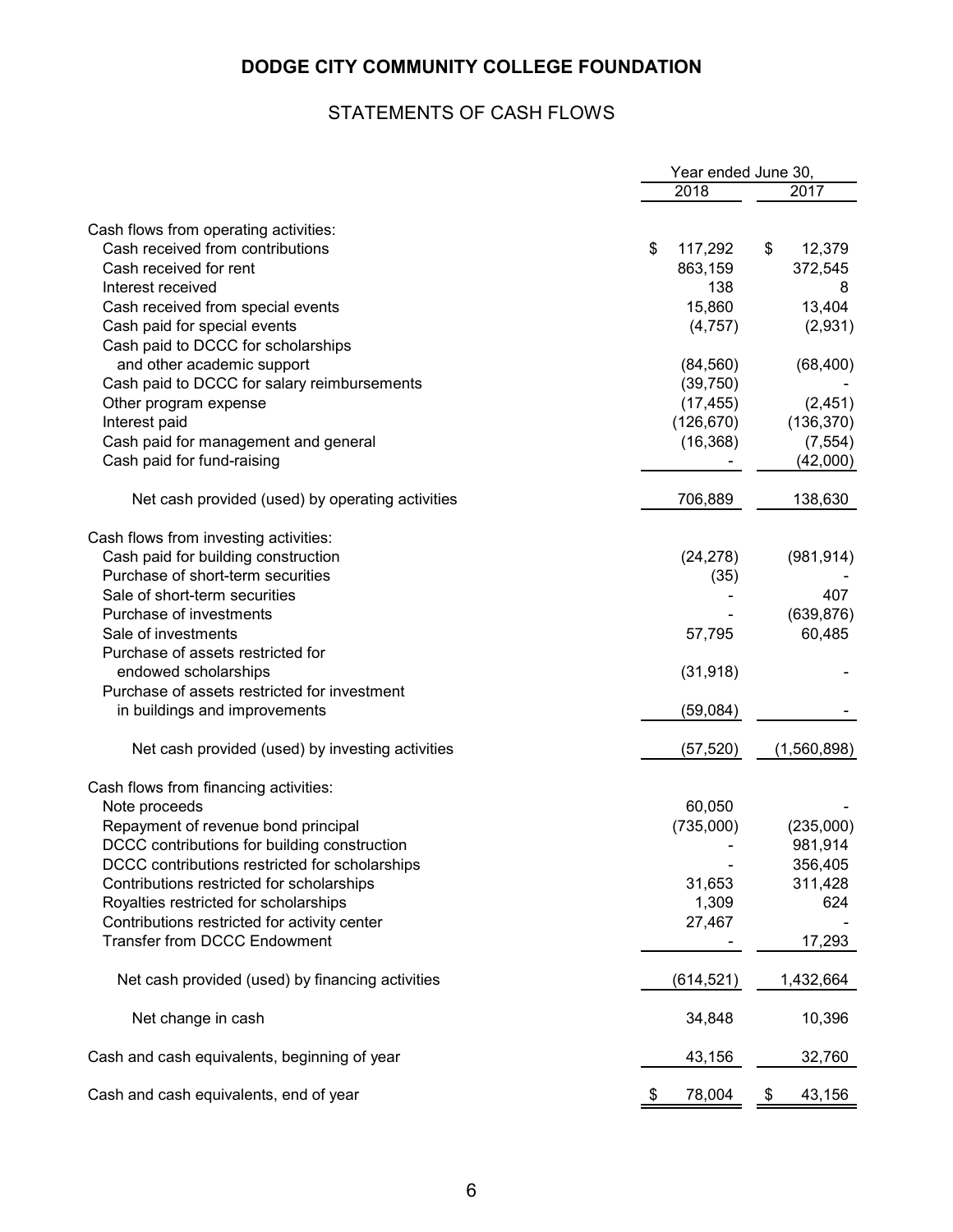|                                                                                        | Year ended June 30, |               |
|----------------------------------------------------------------------------------------|---------------------|---------------|
|                                                                                        | 2018                | 2017          |
| Reconciliation of cash and cash equivalents<br>to the statement of financial position: |                     |               |
| Cash and cash equivalents                                                              | 78,004              | \$<br>43,156  |
| Reconciliation of change in net assets to net                                          |                     |               |
| cash provided by operating activities:                                                 |                     |               |
| Change in net assets                                                                   | \$<br>917,993       | \$2,855,680   |
| Unrealized (gain) loss on investments                                                  | 45,803              | (78, 534)     |
| Realized (gain) loss on sale of investments                                            | (61, 273)           | 1,198         |
| Interest and dividends reinvested                                                      | (107, 748)          | (31, 102)     |
| Investment fees                                                                        | 12,186              | 6,868         |
| Capitalized interest                                                                   |                     | (39, 323)     |
| Depreciation expense                                                                   | 203,740             | 146,973       |
| Bond issuance cost amortization                                                        | 11,437              | 11,437        |
| Bond premium accretion                                                                 | (4,928)             | (4,928)       |
| DCCC contributions restricted for building construction                                |                     | (857, 205)    |
| DCCC contributions restricted for scholarships                                         |                     | (356, 405)    |
| Contributions restricted for scholarships                                              | (31, 653)           | (311, 428)    |
| Royalties restricted for scholarships                                                  | (1,309)             | (624)         |
| Contributions restricted for activity center                                           | (27, 467)           |               |
| <b>Transfer from DCCC Endowment</b>                                                    |                     | (1,201,823)   |
| (Increase) decrease in contribution receivable                                         | (243, 154)          | 124,709       |
| Increase (decrease) in accounts payable                                                |                     | (124, 709)    |
| Increase (decrease) in interest payable                                                | (6, 738)            | (2, 154)      |
| Net cash provided (used) by operating activities                                       | \$<br>706,889       | \$<br>138,630 |

The accompanying notes are an integral part of the financial statements.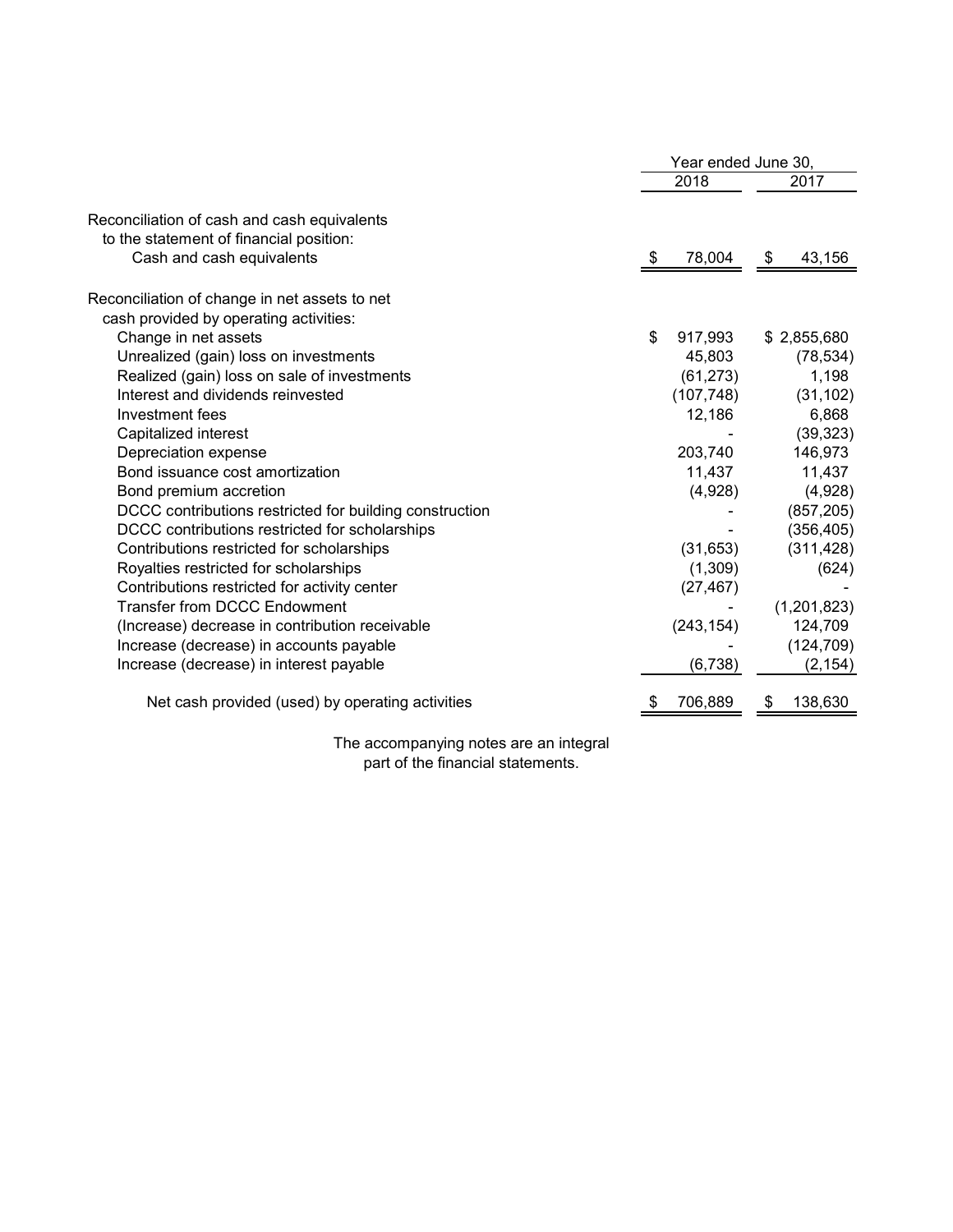### NOTES TO FINANCIAL STATEMENTS

### June 30, 2018 and 2017

### A. SUMMARY OF SIGNIFICANT ACCOUNTING POLICIES

This summary of significant accounting policies is presented to assist in understanding the Foundation's financial statements. The financial statements and notes are representations of management, which is responsible for their integrity and objectivity. These accounting policies conform to accounting principles generally accepted in the United States of America.

#### 1. Business activity

The Foundation's purpose is to aid in the fulfillment of the research, teaching and service functions of Dodge City Community College. The Foundation is also involved with program development and facility renovation and expansion.

#### 2. Basis of accounting

 The financial statements of the Foundation have been prepared on the accrual basis of accounting and accordingly reflect all significant receivables, payables, and other liabilities.

#### 3. Basis of presentation

 The Foundation reports information regarding its financial position and activities according to three classes of net assets that are based upon the existence or absence of restrictions on use that are placed by its donors: unrestricted net assets, temporarily restricted net assets, and permanently restricted net assets.

 Unrestricted net assets – Unrestricted net assets are resources available to support operations. The only limits on the use of unrestricted net assets are the broad limits resulting from the nature of the Foundation, the environment in which it operates, the purposes specified in its corporate documents and its application for tax-exempt status, and any limits resulting from contractual agreements with creditors and others that are entered into in the course of its operations.

 Temporarily restricted net assets – Temporarily restricted net assets are resources that are restricted by a donor for use for a particular purpose or in a particular future period. The Foundation's unspent contributions are reported in this class if the donor limited their use, as are promised contributions that are not yet due. The unspent appreciation of the Foundation's donor-restricted endowment funds is also reported as temporarily restricted net assets. Contributions of property and equipment or cash restricted to acquisition of property and equipment are reported as temporarily restricted net assets if the donor has restricted the use of the property or equipment to a particular program. If donors specify a length of time over which the property or equipment must be used, the restrictions expire evenly over the required period. Absent that type of restriction for use, the Foundation considers the restriction met when the assets are placed in service. When a donor's restriction is satisfied, either by using the resources in the manner specified by the donor or by the passage of time, the expiration of the restriction is reported in the financial statements by reclassifying the net assets from temporarily restricted to unrestricted net assets.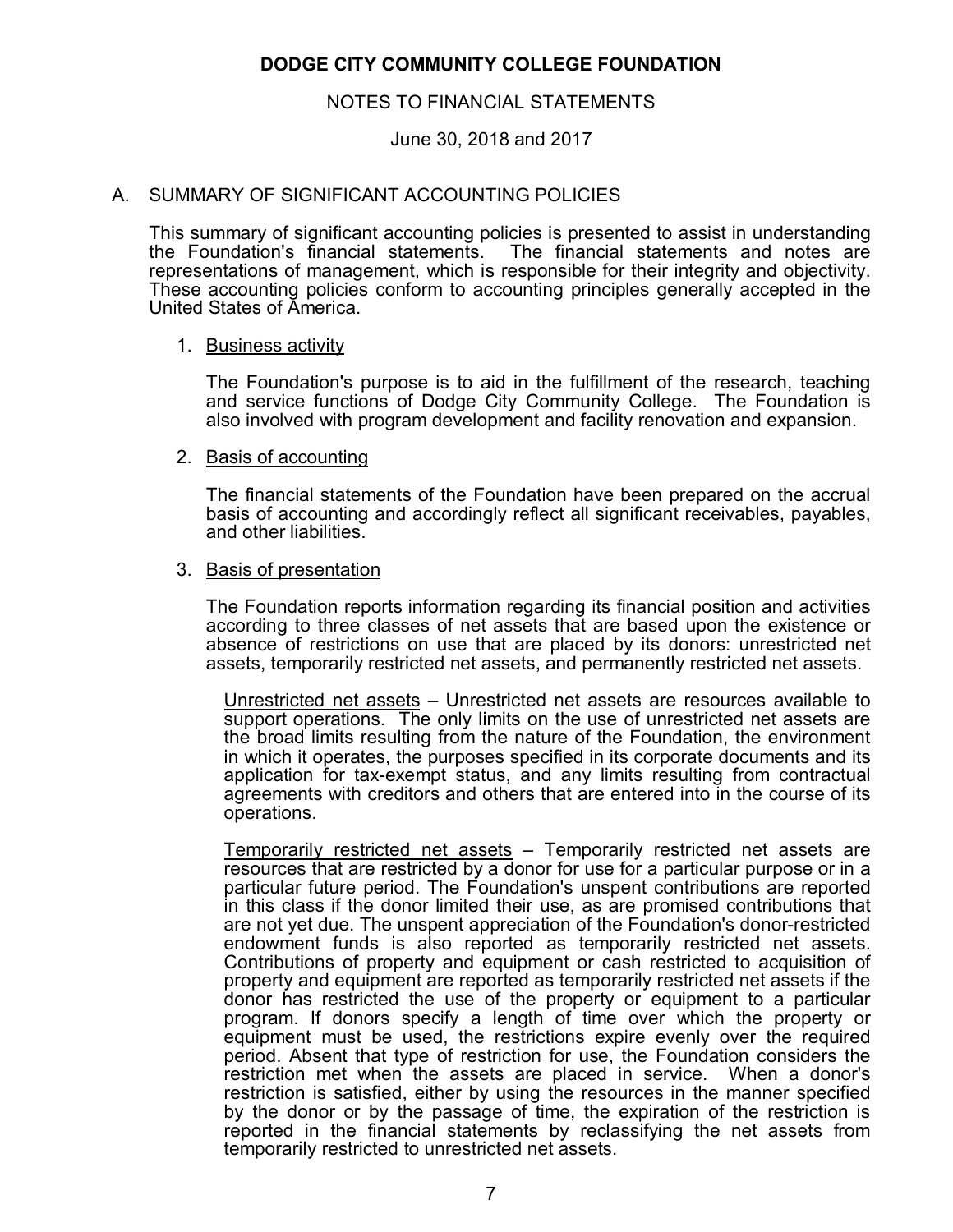### A. SUMMARY OF SIGNIFICANT ACCOUNTING POLICIES (CONTINUED)

### 3. Basis of presentation (continued)

 Permanently restricted net assets – Permanently restricted net assets are resources whose use is limited by donor-imposed restrictions that neither expire by being used in accordance with a donor's restriction nor by the passage of time. The portion of the Organization's donor-restricted The portion of the Organization's donor-restricted endowment funds that the Organization is committed to maintaining in perpetuity are classified in this net asset class.

### 4. Estimates

 Management uses estimates and assumptions in preparing financial statements. Those estimates and assumptions affect the reported amounts of assets and liabilities, the disclosure of contingent assets and liabilities, and the reported revenues and expenses. Actual results could differ from those estimates.

### 5. Cash and cash equivalents

For purposes of the Statement of Cash Flows, the Foundation considers all highly liquid investments with a maturity of three months or less when purchased to be cash equivalents, unless the investments are held for meeting restrictions for purchase of property and equipment, payment of long-term debt, or endowment.

### 6. Property and equipment

 The Foundation capitalizes all expenditures for property and equipment in excess of \$1,000. Purchased property and equipment are carried at cost. Donated property and equipment are carried at fair value at the date of donation. Depreciation is computed using the straight-line method over the estimated useful lives of the assets as follows:

Buildings and improvements 40 years

 Interest capitalized on construction in progress for the year ended June 30, 2018 and 2017 was \$0 and \$39,323, respectively.

### 7. Bond issuance costs

 Bond issuance costs are deferred and amortized on the straight-line basis over the repayment term of the bonds.

#### 8. Fair value measurements

 Accounting principles generally accepted in the United States of America establish a framework for measuring fair value. That framework provides a fair value hierarchy that prioritizes the inputs to valuation techniques used to measure fair value. The hierarchy gives the highest priority to unadjusted quoted prices in active markets for identical assets or liabilities (level 1 measurements) and the lowest priority to unobservable inputs (level 3 measurements). The three levels of the fair value hierarchy are described below:

 Level 1: Inputs to the valuation methodology are unadjusted quoted prices for identical assets or liabilities in active markets that the Foundation has the ability to access.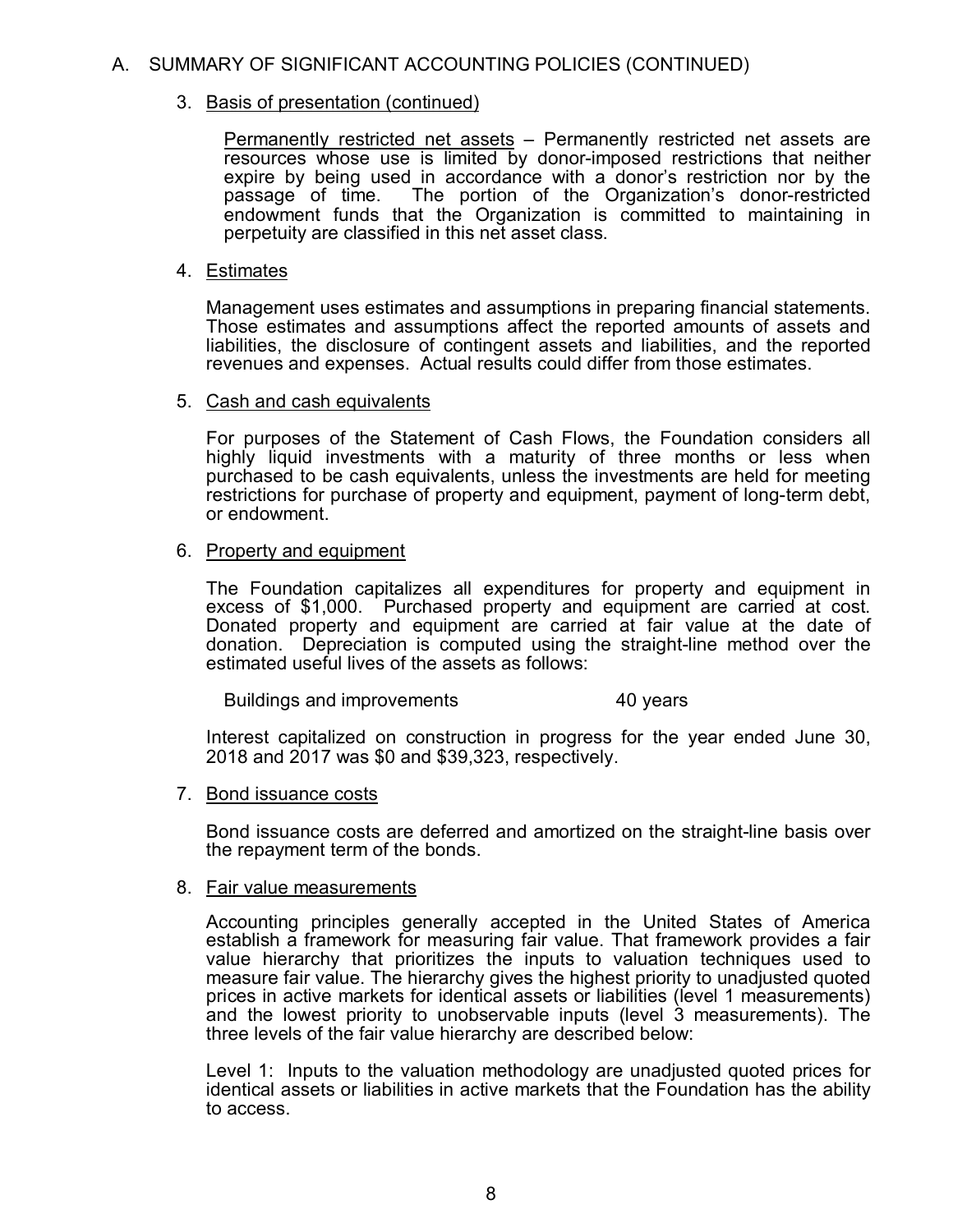### A. SUMMARY OF SIGNIFICANT ACCOUNTING POLICIES (CONTINUED)

### 8. Fair value measurements (continued)

 Level 2: Inputs to the valuation methodology include: quoted prices for similar assets or liabilities in active markets; quoted prices for identical or similar assets or liabilities in inactive markets; inputs other than quoted prices that are observable for the asset or liability; inputs that are derived principally from or corroborated by observable market data by correlation or by other means.

 Level 3: Inputs to the valuation methodology are unobservable and significant to the fair value measurement.

 The asset or liability's fair value measurement level within the fair value hierarchy is based on the lowest level of any input that is significant to the fair value measurement. Valuation techniques used need to maximize the use of observable inputs and minimize the use of unobservable inputs.

#### 9. Bond premium

 Bond premium is deferred and amortized on the straight line basis over the repayment term of the bonds.

#### 10. Income tax status

 The Foundation is exempt from federal income tax under Section 501(c)(3) of the Internal Revenue Code. The Organization qualifies for the charitable contribution deduction under Section 170(b)(1)(A) and has been classified as an organization other than a private foundation under Section 509(a)(2).

The Organization has not identified any uncertainties in federal or state income taxes for any open tax years as of June 30, 2018. The Organization's federal Returns of Organization Exempt from Income Tax (Form 990) for June 30, 2018, 2017, and 2016 are subject to examination by the IRS, generally for three years after they were filed.

#### 11. Restricted and unrestricted revenue

Contributions that are restricted by the donor are reported as increases in unrestricted net assets if the restrictions expire (that is, when a stipulated time restriction ends, or purpose of restriction is accomplished) in the reporting period in which the revenue is recognized. All other donor-restricted contributions are reported as increases in temporarily or permanently restricted net assets, depending on the nature of the restrictions. When a restriction expires, temporarily restricted net assets are reclassified to unrestricted net assets and reported in the Statement of Activities as net assets released from restrictions.

#### 12. Promises to give

Unconditional promises to give are recognized as revenues in the period received and as assets, decreases of liabilities, or expenses depending on the form of the benefits received. Conditional promises to give are recognized only when the conditions on which they depend are substantially met and the promises become unconditional.

#### 13. Reclassifications

Certain accounts in the prior-year financial statements have been reclassified for comparative purposes to conform with the presentation in the current-year financial statements.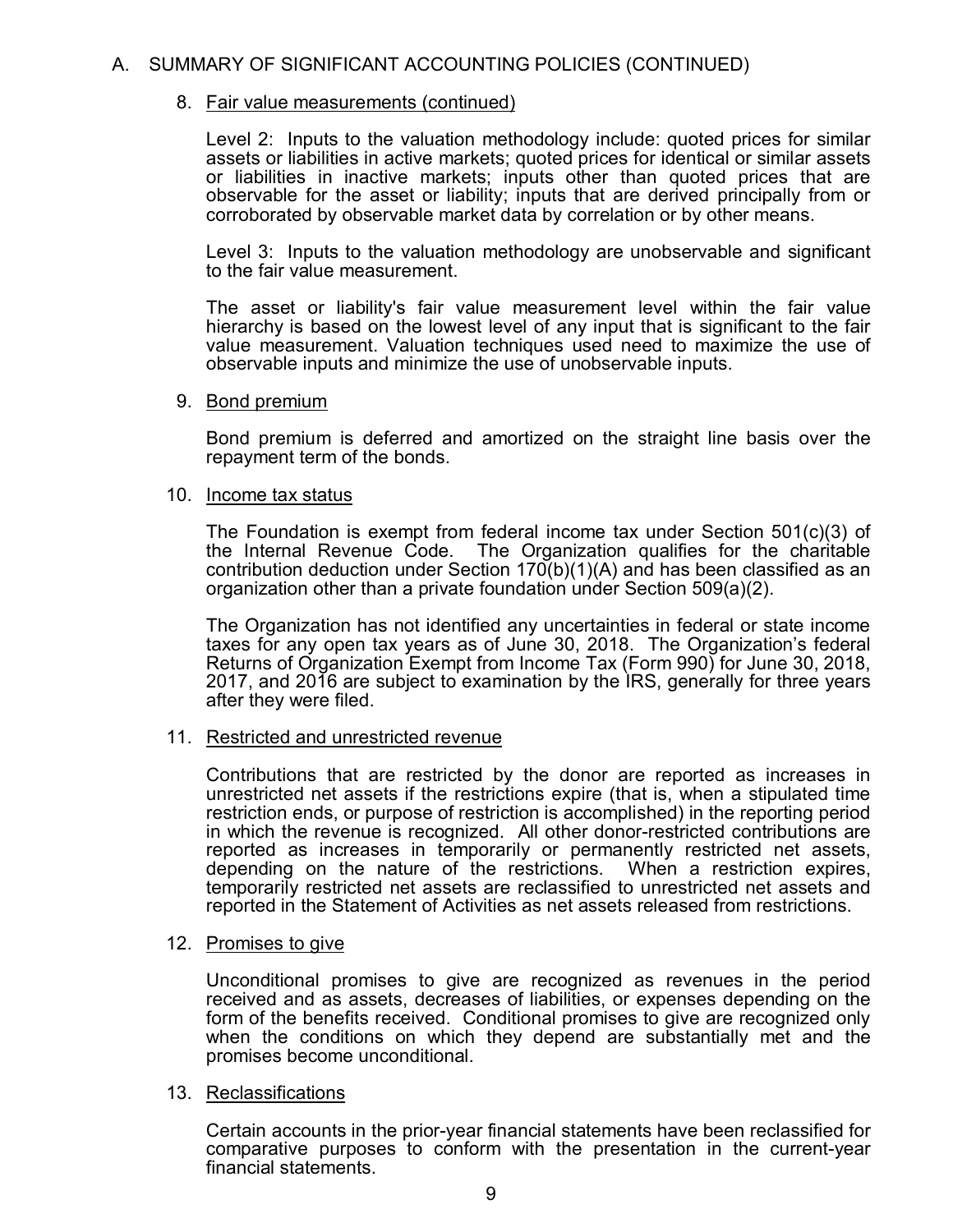### B. CONTRIBUTIONS RECEIVABLE

The Foundation has received several promises to give that are designated for priority projects, supporting the health of the Foundation, activities, programs, or capital projects that the Foundation has deemed of highest importance. The promises to give as of June 30, 2018 are unconditional. Promises to give that are due after June 30, 2019 are discounted 3.00%. Uncollectible promises are expected to be insignificant.

Unconditional promises to give are as follows:

|                                                                                      | 2018                               |
|--------------------------------------------------------------------------------------|------------------------------------|
| Due in less than one year<br>Due in one to five years<br>Due in more than five years | \$<br>58,000<br>115,000<br>115,000 |
| Total unconditional promises to give                                                 | 288,000                            |
| Less: Discounts to net present value                                                 | (44, 846)                          |
| Net unconditional promises to give                                                   | 243.                               |

### C. SHORT-TERM GOVERNMENT SECURITIES

Short-term securities consist of bond proceeds held at a trustee bank restricted for construction of a student activity center and debt service payments. The trustee invests the funds in a money market. The money market invests primarily in short-term U.S. Treasury and government securities. The Federated Government Obligations Fund has a Standard and Poor's rating of AAAm.

|                                                                                |         | Cost | Fair<br>√alue |
|--------------------------------------------------------------------------------|---------|------|---------------|
| <b>Federated Government Obligations Fund</b><br>June 30, 2018<br>June 30, 2017 | \$<br>S | 43   | 43            |

The fair value of these securities is based on observable inputs that reflect quoted prices (Level 1).

### D. INVESTMENTS

Investments are carried at fair value based on quoted prices in active markets and other relevant information generated by market transactions (all Level 1 measurements) and consist of the following:

|                                                                                                                                                                   |                                                           |      |                                                     | June 30. |                                           |      |                                           |
|-------------------------------------------------------------------------------------------------------------------------------------------------------------------|-----------------------------------------------------------|------|-----------------------------------------------------|----------|-------------------------------------------|------|-------------------------------------------|
|                                                                                                                                                                   |                                                           | 2018 |                                                     |          |                                           | 2017 |                                           |
|                                                                                                                                                                   | Fair<br>Value                                             |      | Cost                                                |          | Fair<br>value                             |      | Cost                                      |
| Money market<br>Common stock equities<br>Exchange traded funds<br>Mutual funds<br>Master limited partnerships<br>Options<br>Asset & mortgage backed<br>securities | \$<br>214,978<br>623,310<br>376,918<br>1,153,043<br>8,847 | \$   | 214,978<br>582,975<br>395,733<br>1,092,467<br>7,505 | \$       | 271,360<br>448,915<br>1,575,585<br>13,872 | \$   | 271,360<br>430,828<br>1,465,566<br>12,946 |
|                                                                                                                                                                   | 75,969                                                    |      | 74,035                                              |          | 90,096                                    |      | 87,955                                    |
|                                                                                                                                                                   | 2.453.065                                                 |      | <u>2.367.693</u>                                    |          | 2.399.828                                 |      | 2.268.655                                 |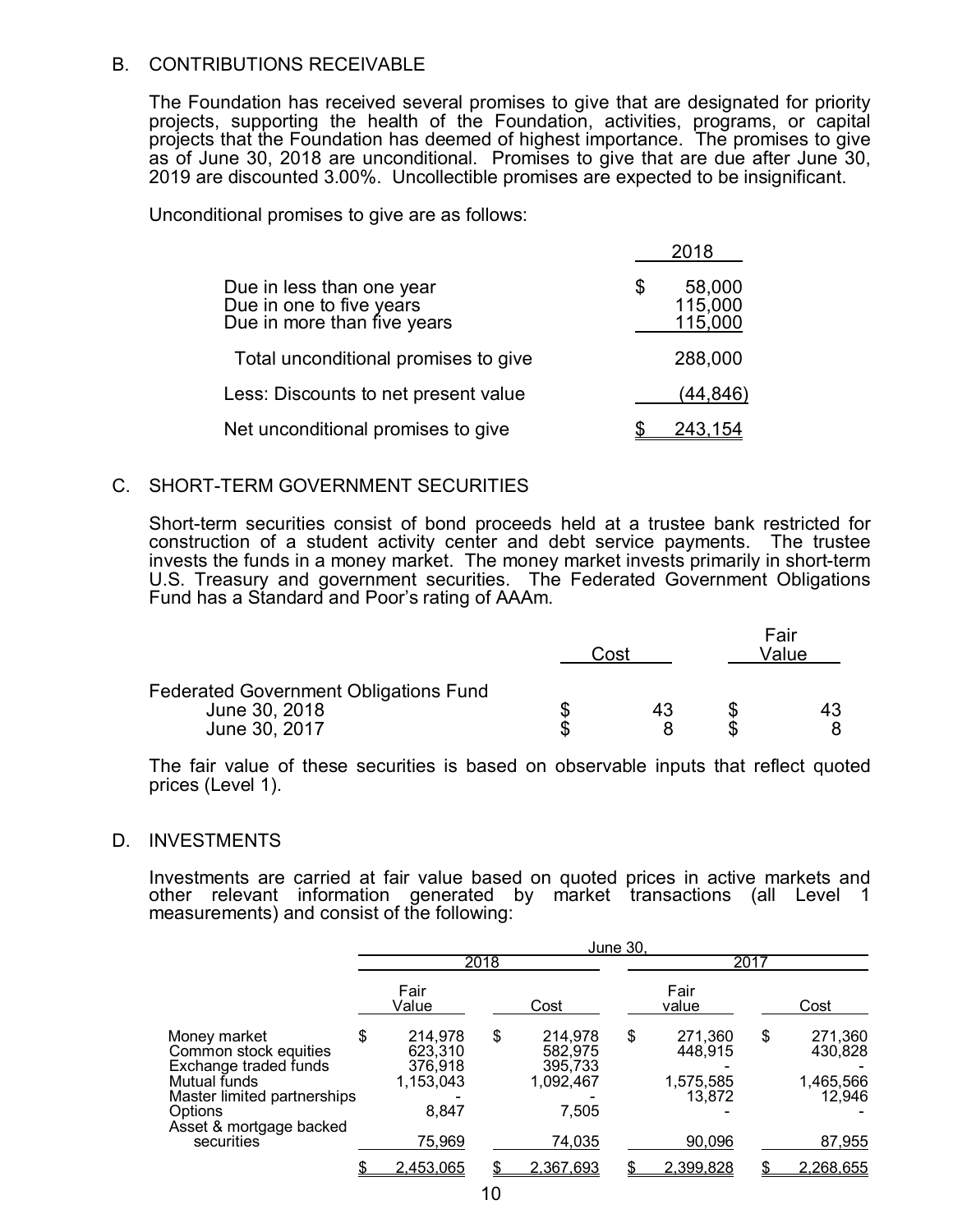### D. INVESTMENTS (CONTINUED)

Following is a description of the valuation methodologies used for assets measured at fair value, on a recurring basis. There have been no changes to the methodologies used at June 30, 2018 and 2017.

Money markets are valued at cost, which approximates fair value due to the short-term nature of these investments.

Common stock equities, exchanged traded funds, master limited partnerships, options, and asset & mortgage backed securities are valued using market prices from active market exchanges.

Mutual funds are valued at the net asset value of shares on the last trading day of the fiscal year, which is the basis for transactions at that date.

#### E. ENDOWMENT

Dodge City Community College Foundation's endowment consists of individual funds established by donors to provide scholarships to students of Dodge City Community College. Its endowment includes permanent endowments. As required by generally accepted accounting principles, net assets associated with endowment funds, including funds designated by the Board of Directors to function as endowments, are classified and reported based on the existence or absence of donor-imposed restrictions.

#### **Interpretation of Relevant Law**

The Board of Directors of Dodge City Community College Foundation has interpreted the State Prudent Management of Institutional Funds Act (SPMIFA) as requiring the preservation of the fair value of the original gift as of the gift date of the donor-restricted endowment funds absent explicit donor stipulations to the contrary. As a result of this interpretation, Dodge City Community College Foundation classifies as permanently restricted net assets (a) the original value of gifts donated to the permanent endowment, (b) the original value of subsequent gifts to the permanent endowment, (c) accumulations to the permanent endowment made in accordance with the direction of the applicable donor gift instrument at the time the accumulation is added to the fund. The remaining portion of the donor-restricted endowment fund that is not classified in permanently restricted net assets is classified as temporarily restricted net assets until those amounts are appropriated for expenditure by the organization in a manner consistent with the standard of prudence prescribed by SPMIFA. In accordance with SPMIFA, the organization considers the following factors in making a determination to appropriate or accumulate donor-restricted endowment funds:

- The duration and preservation of the fund
- $(2)$  The purposes of the organization and the donor-restricted endowment fund
- (3) General economic conditions
- (4) The possible effect of inflation and deflation
- (5) The expected total return from income and the appreciation of investments
- (6) Other resources of the organization
- (7) The investment policies of the organization

### **Endowment Net Asset Composition by Type of Fund as of June 30, 2018**

|                                     | Unrestricted | Temporarily<br>restricted | Permanently<br>restricted | ™otal |
|-------------------------------------|--------------|---------------------------|---------------------------|-------|
| Donor-restricted<br>endowment funds | 10.385`      | 234.998                   | .656.713                  | .326  |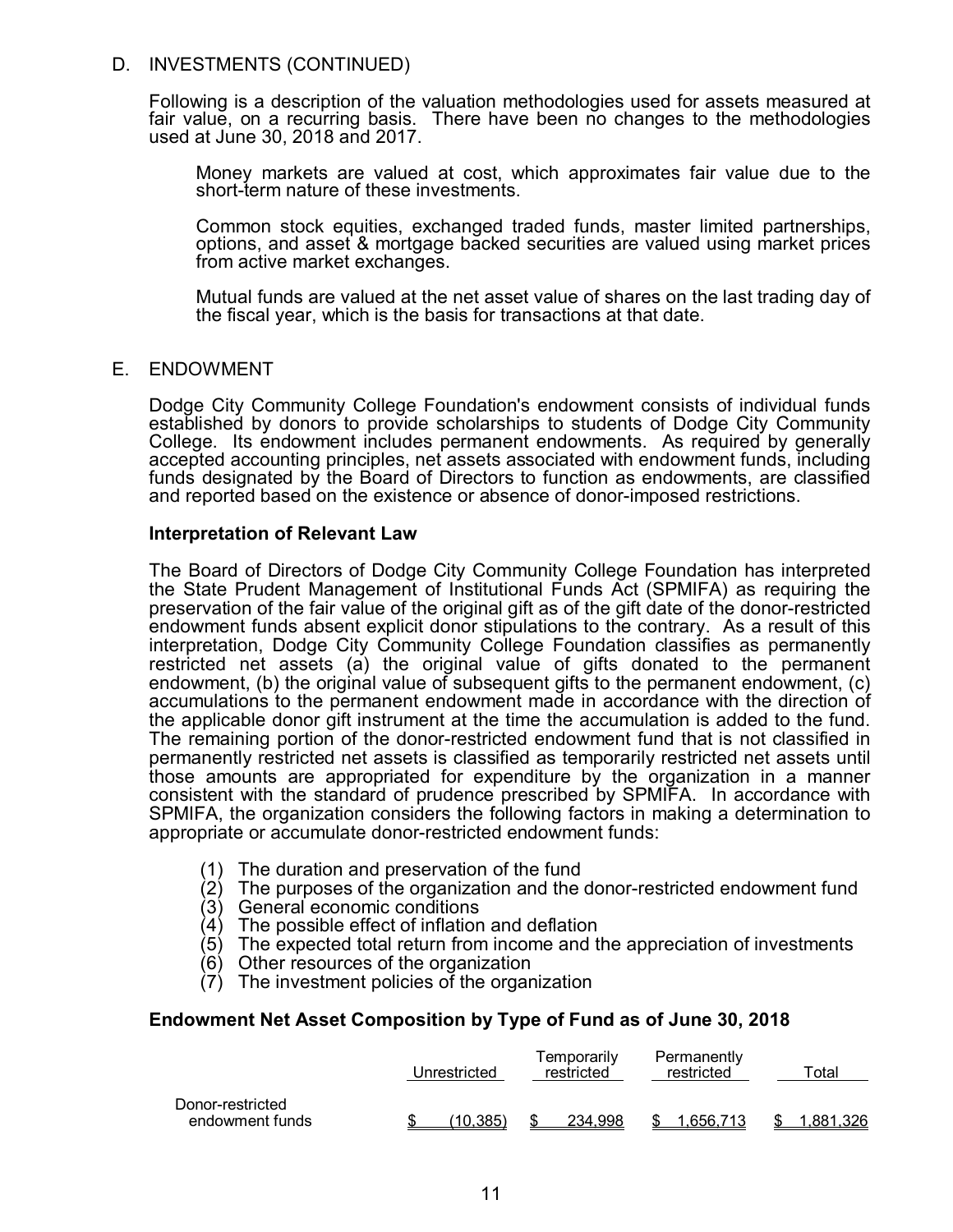# E. ENDOWMENT (CONTINUED)

# **Changes in Endowment Net Assets for the Year Ended June 30, 2018**

|                                                                        | Unrestricted | Temporarily<br>restricted | Permanently<br>restricted | Total           |
|------------------------------------------------------------------------|--------------|---------------------------|---------------------------|-----------------|
| Endowment net assets.<br>beginning of year                             | (26, 337)    | 230,601<br>\$             | 1,641,667<br>\$.          | 1,845,931<br>SS |
| Contributions                                                          |              | 10,000                    | 12,653                    | 22,653          |
| Investment return:<br>Rovalty<br>Investment income<br>Net depreciation |              | 1,309<br>81,179           | 2,393                     | 1,309<br>83,572 |
| (realized and unrealized)                                              |              | (22, 624)                 |                           | (22, 624)       |
| Total investment return                                                |              | 59,864                    | 2,393                     | 62,257          |
| Released from restriction                                              | 65,467       | (65, 467)                 |                           |                 |
| Expenses                                                               | (49, 515)    |                           |                           | (49, 515)       |
| Endowment net assets,<br>end of year                                   | (10.385)     | <u>234.998</u>            | .656.713                  | <u>.881.326</u> |

# **Endowment Net Asset Composition by Type of Fund as of June 30, 2017**

|                                     | Unrestricted | Temporarily<br>restricted | Permanently<br>restricted | ™otaı    |
|-------------------------------------|--------------|---------------------------|---------------------------|----------|
| Donor-restricted<br>endowment funds | (26.337)     | 230.601                   | 1.641.667<br>S.           | .845.931 |

# **Changes in Endowment Net Assets for the Year Ended June 30, 2017**

|                                                                                                     | Unrestricted | Temporarily<br>restricted | Permanently<br>restricted | Total                  |
|-----------------------------------------------------------------------------------------------------|--------------|---------------------------|---------------------------|------------------------|
| Endowment net assets,<br>beginning of year                                                          | \$           | \$                        | \$                        | \$                     |
| Contribution from DCCC<br>Contributions                                                             |              | 20,000                    | 356,405<br>291,428        | 356,405<br>311,428     |
| Total contributions                                                                                 |              | 20,000                    | 647,833                   | 667,833                |
| Investment return:<br>Royalty<br>Investment income<br>Net appreciation<br>(realized and unrealized) |              | 624<br>4,115<br>47,157    | 376                       | 624<br>4,491<br>47,157 |
| Total investment return                                                                             |              | 51,896                    | 376                       | 52,272                 |
| Released from restriction                                                                           | 3,039        | (3,039)                   |                           |                        |
| Expenses                                                                                            | (29, 376)    |                           |                           | (29, 376)              |
| <b>Transfer from DCCC</b><br>Endowment                                                              |              | 161,744                   | 993,458                   | 1,155,202              |
| Endowment net assets,<br>end of year                                                                | (26, 337)    | 230,601                   | 1,641,667<br>S            | <u>1,845,931</u>       |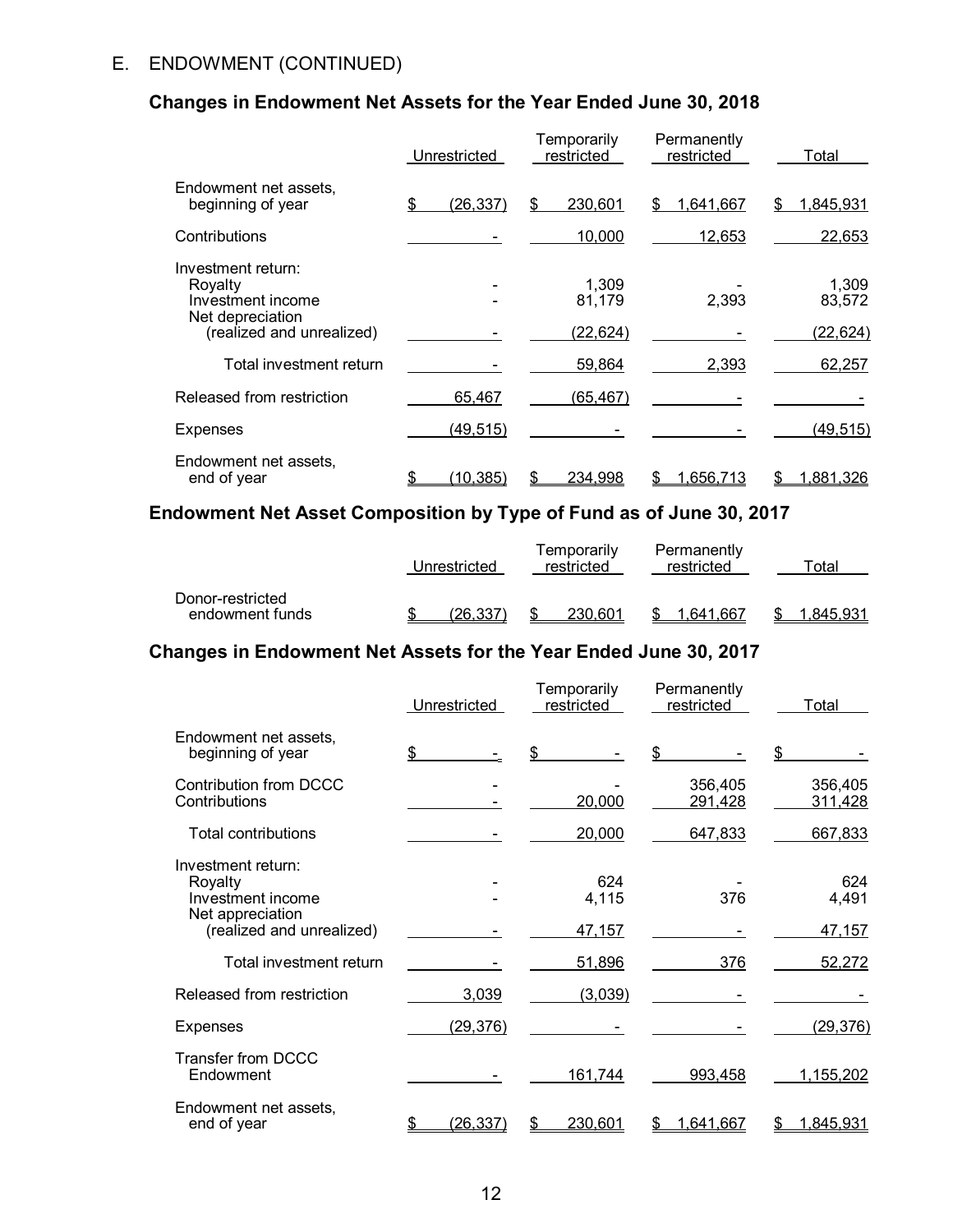## E. ENDOWMENT (CONTINUED)

### **Description of Amounts Classified as Permanently and Temporarily Restricted Net Asset (Endowment Only)**

|                                                                                                                                                                                                     | June 30     |             |  |
|-----------------------------------------------------------------------------------------------------------------------------------------------------------------------------------------------------|-------------|-------------|--|
|                                                                                                                                                                                                     | 2018        | 2017        |  |
| Permanently restricted net assets                                                                                                                                                                   |             |             |  |
| The portion of perpetual endowment funds that is<br>required to be retained permanently either by<br>explicit donor stipulation or by SPMIFA and<br>classified as permanently restricted net assets | \$1,656,713 | \$1,641,667 |  |
| Temporarily restricted net assets                                                                                                                                                                   |             |             |  |
| Term endowment funds available for awarding<br>scholarships                                                                                                                                         |             |             |  |

### **Funds with Deficits**

From time to time, the fair value of assets associated with individual endowment funds may fall below the level that the donor or the SPMIFA requires the Dodge City Community College Foundation to maintain as a fund of perpetual duration. There was one donor restricted endowment at June 30, 2018 and 2017, that had value at less than the original gift. The deficit in that endowment at June 30, 2018 and 2017 was \$10,385 and \$26,337, respectively.

### **Return Objectives and Risk Parameters**

The Dodge City Community College Foundation has adopted endowment investment and spending policies that attempt to provide a predictable stream of funding to programs supported by its endowment while seeking to maintain the purchasing power of the endowment assets. Endowment assets include those assets of donor-restricted funds that the organization must hold in perpetuity or for a donor-specified period. Under this policy, as approved by the Board of Directors, the endowment assets are invested in a manner to preserve and enhance its endowment funds with a secondary goal of achieving an overall return which will be sufficient to support a level of spending that, as a percent of investable assets, will be relatively constant and will grow at least as rapidly as inflation.

## **Strategies Employed for Achieving Objectives**

To satisfy its long-term rate-of-return objectives, the Dodge City Community College Foundation has adopted a strategic Asset Allocation Plan that envisions a reasonably stable distribution of assets among major asset classes. Investment returns are achieved through both capital appreciation (realized and unrealized) and current yield (interest and dividends). The Organization targets a diversified asset allocation that places a greater emphasis on equity-based investments to achieve its long-term return objectives within prudent risk constraints.

### **Spending Policy and How the Investment Objectives Relate to Spending Policy**

The Foundation has a policy of appropriating for disbursement each year, the amount required to meet the scholarships needs of students of Dodge City Community College within the parameters established by the donor (exclusive of unrealized gains and losses). In establishing this policy, Foundation considered the long-term expected return on its endowment. Accordingly, over the long term, the Foundation expects the current spending policy to allow its endowment to grow and maintain the purchasing power of the endowment assets held in perpetuity or for a specified term as well as to provide additional real growth through new gifts and investment return.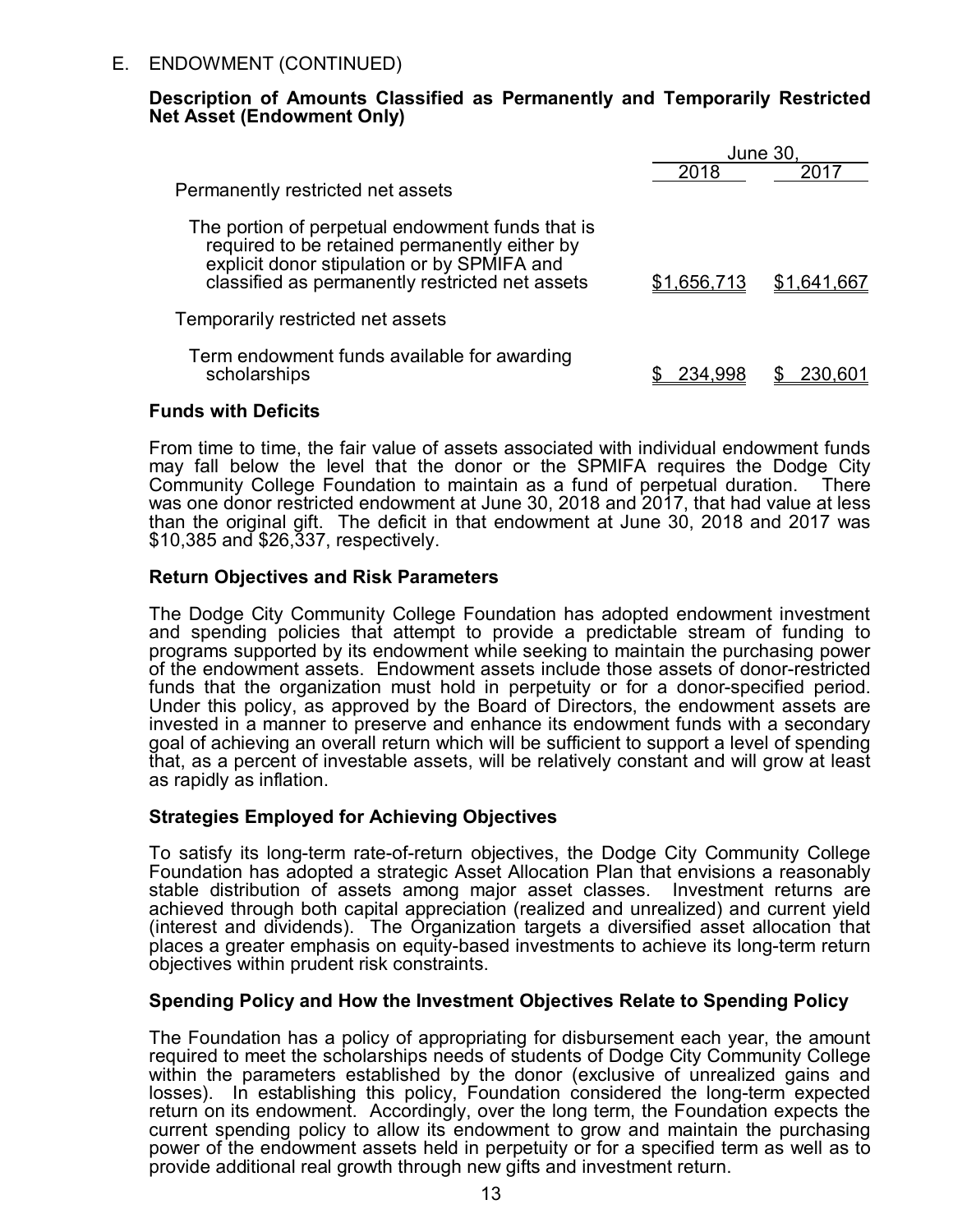### F. MERGER

The Dodge City Community College Endowment Association merged with the Dodge City Community College Foundation effective December 31, 2016. As a result of the merger, the Endowment Association was dissolved and became part of the Foundation. Through their merger, the organization will seek to further their common mission of providing financial assistance to the Dodge City Community College while reducing administrative overhead costs. Assets transferred to the Dodge City Community College Foundation were as follows:

| Cash                     | \$ 17,293   |
|--------------------------|-------------|
| Investments              | 1,184,530   |
| Total assets transferred | \$1,201,823 |

#### G. OPERATING SUBLEASE

The Foundation entered into a sublease agreement with Dodge City Community College in connection with financing the construction of a community events center and recreational facility for the benefit of Dodge City Community College students. The sublease was entered into on October 15, 2014. The original term of the sublease shall terminate on January 15, 2024. The sublease term may be extended for additional terms, solely at the option of the sublessee, in each of the sublessee's fiscal years, provided that at the time of any such extension the remaining sublease term shall not exceed ten years and, provided further, that the final extended term shall not exceed beyond July 15, 2030.

Future minimum sublease payments receivable under the original term are as follows:

| Years ended June 30:<br>2019<br>2020<br>2021<br>2022<br>2023 |            | \$<br>371,770<br>370,320<br>372,370<br>374,120<br>370,645 |
|--------------------------------------------------------------|------------|-----------------------------------------------------------|
|                                                              | Thereafter | 746,865                                                   |
| Total                                                        |            | 2,606,090                                                 |

#### H. INDUSTRIAL REVENUE BONDS

The Foundation issued industrial revenue bonds dated September 17, 2014 in the amount of \$4,950,000 at interest rates varying from 2.00% to 3.25% payable in annual installments through July 15, 2030. In conjunction with the debt issuance, the Foundation entered into a sublease agreement with Dodge City Community College. The terms of the sublease are detailed in Note G.

Future minimum scheduled maturities of long-term debt are as follows:

| Years ended June 30: |               |
|----------------------|---------------|
| 2019                 | \$<br>255,000 |
| 2020                 | 260,000       |
| 2021                 | 270,000       |
| 2022                 | 280,000       |
| 2023                 | 285,000       |
| Thereafter           | 2,630,000     |
|                      |               |
| Total                | 3,980,000     |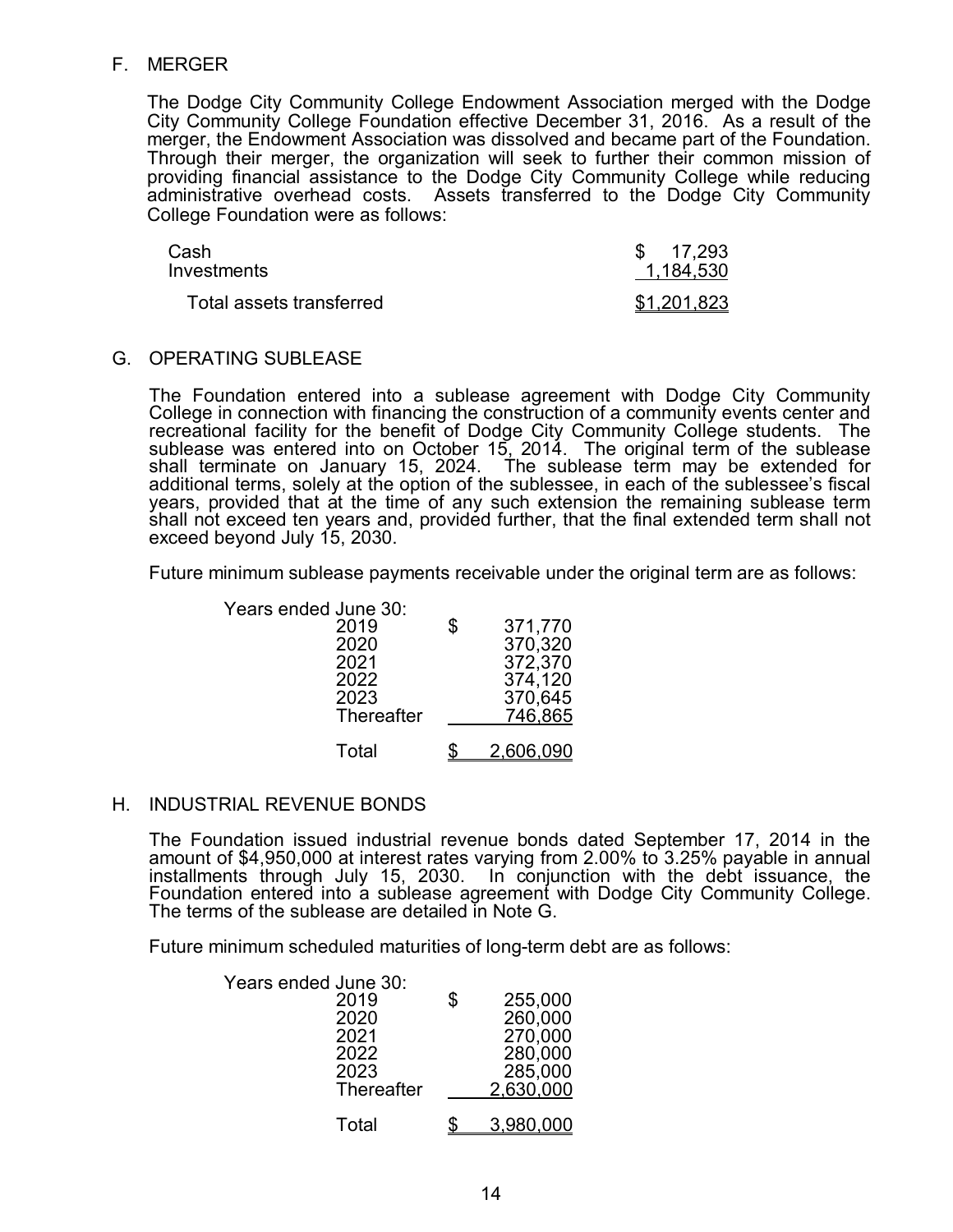### I. PROMISSORY NOTE PAYABLE

The Foundation signed an unsecured promissory note on April 23, 2018, to purchase materials and labor for an indoor track at the Student Activity Center. This is a variable rate note (6.20% at June 30, 2018) payable in seven annual installments of \$9,782 and one final payment consisting of the full amount of the remaining principal and interest due on April 23, 2026.

## J. TEMPORARILY RESTRICTED NET ASSETS

Temporarily restricted net assets are available for the following purposes or periods:

|                                                                                           | June 30.                 |           |  |
|-------------------------------------------------------------------------------------------|--------------------------|-----------|--|
|                                                                                           | 2018                     | 2017      |  |
| Scholarships<br><b>Student Activities Center</b><br>Contributions receivable, unavailable | 859,589<br>SS.<br>27,467 | \$805,012 |  |
| until payments are due                                                                    | 243,154                  |           |  |
| Total temporarily restricted net assets                                                   | ,130,210                 | 805,012   |  |

## K. PERMANENTLY RESTRICTED NET ASSETS

Permanently restricted net assets are restricted to investment in perpetuity, the income from which is expendable for scholarships to students.

### L. AFFILIATED ORGANIZATION

The Foundation is affiliated with Dodge City Community College (a governmental entity) because of economic interest. The College does not control the Foundation since it is a legally separate entity with an independent elected board. There is an economic interest as evidenced through the Foundation's support of college students and activities. During the years ended June 30, 2018 and 2017, the Foundation awarded scholarships and other program support in the amounts of \$84,560 and \$68,400 respectively to the College.

The College contributed salaries of the Foundation Director of \$52,000 and \$28,758 for the years ended June 30, 2018 and 2017, respectively.

The College paid rent to the Foundation for use of the student activity center in the amounts of \$863,159 and \$372,545 for the years ended June 30, 2018 and 2017, respectively.

The College paid construction in progress payments relating to the construction of the student activity center in the amounts of \$0 and \$857,205 for the years ended June 30, 2018 and 2017, respectively.

The College received an endowed scholarship donation of \$356,405. The College appropriated the contribution to the Foundation for the year ended June 30, 2017. The endowed contribution has been accounted for as a permanently restricted contribution in accordance with the donor's original intent.